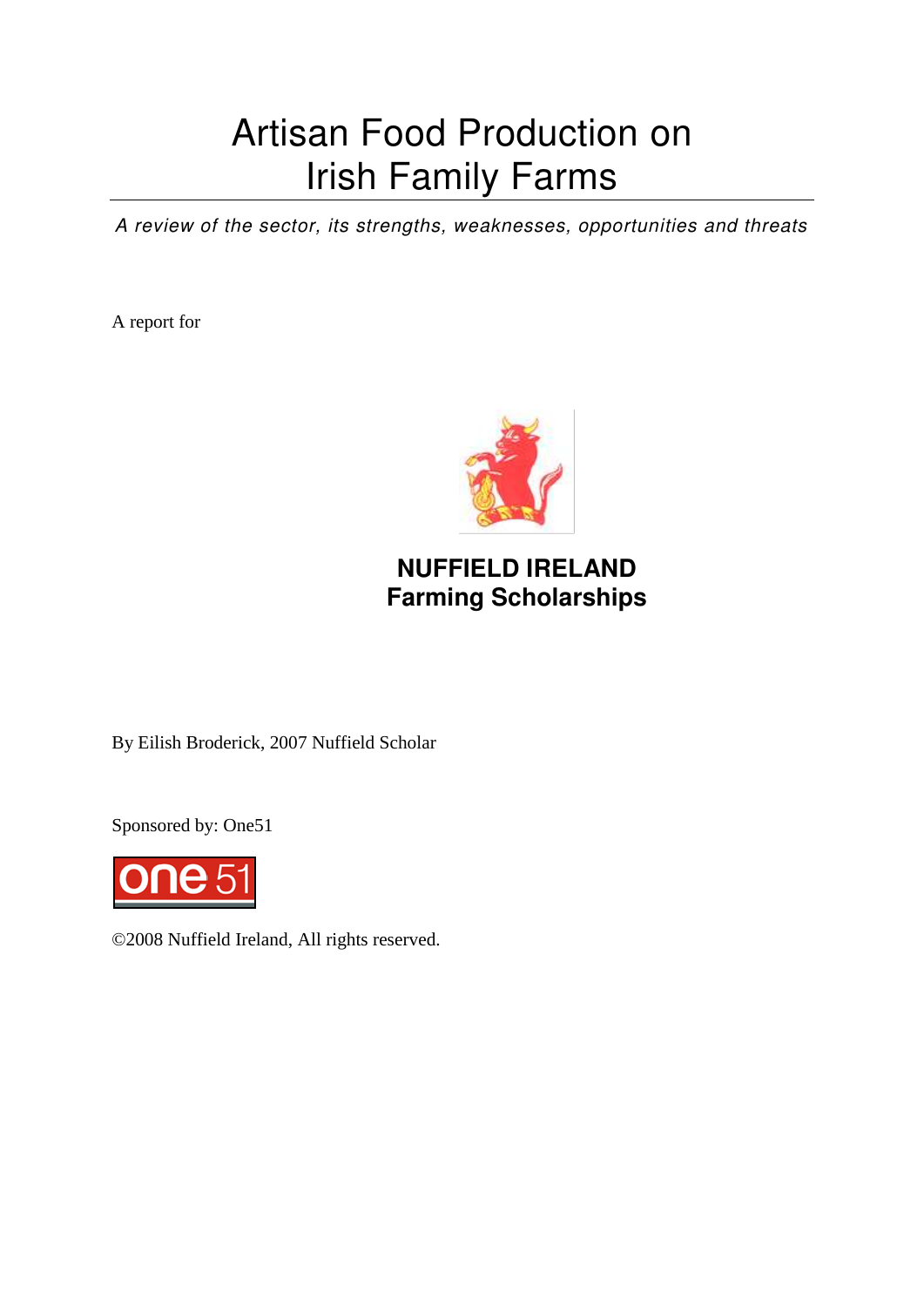This publication has been prepared in good faith on the basis of information available at the date of publication without any independent verification. Nuffield Ireland does not guarantee or warrant the accuracy, reliability, completeness of currency of the information in this publication nor its usefulness in achieving any purpose.

Readers are responsible for assessing the relevance and accuracy of the content of this publication. Nuffield Ireland will not be liable for any loss, damage, cost or expense incurred or arising by reason of any person using or relying on the information in this publication.

Products may be identified by proprietary or trade names to help readers identify particular types of products but this is not, and is not intended to be, an endorsement or recommendation of any product or manufacturer referred to. Other products may perform as well or better than those specifically referred to.

This publication is copyright. However, Nuffield Ireland encourages wide dissemination of its research, providing the organisation is clearly acknowledged. For any enquiries concerning reproduction or acknowledgement contact the Executive Secretary.

#### **Scholar Contact Details:**

Eilish Broderick

Email: eilishbroderick@gmail.com

In submitting this report, the Scholar has agreed to Nuffield Ireland publishing this material in its edited form.

#### **NUFFIELD IRELAND Contact Details:**

Matt Ryan,

Executive Secretary, Rathmartin Road, Nenagh, Co. Tipperary Email: **[mattryan@nuffield.ie](mailto:mattryan@nuffield.ie)**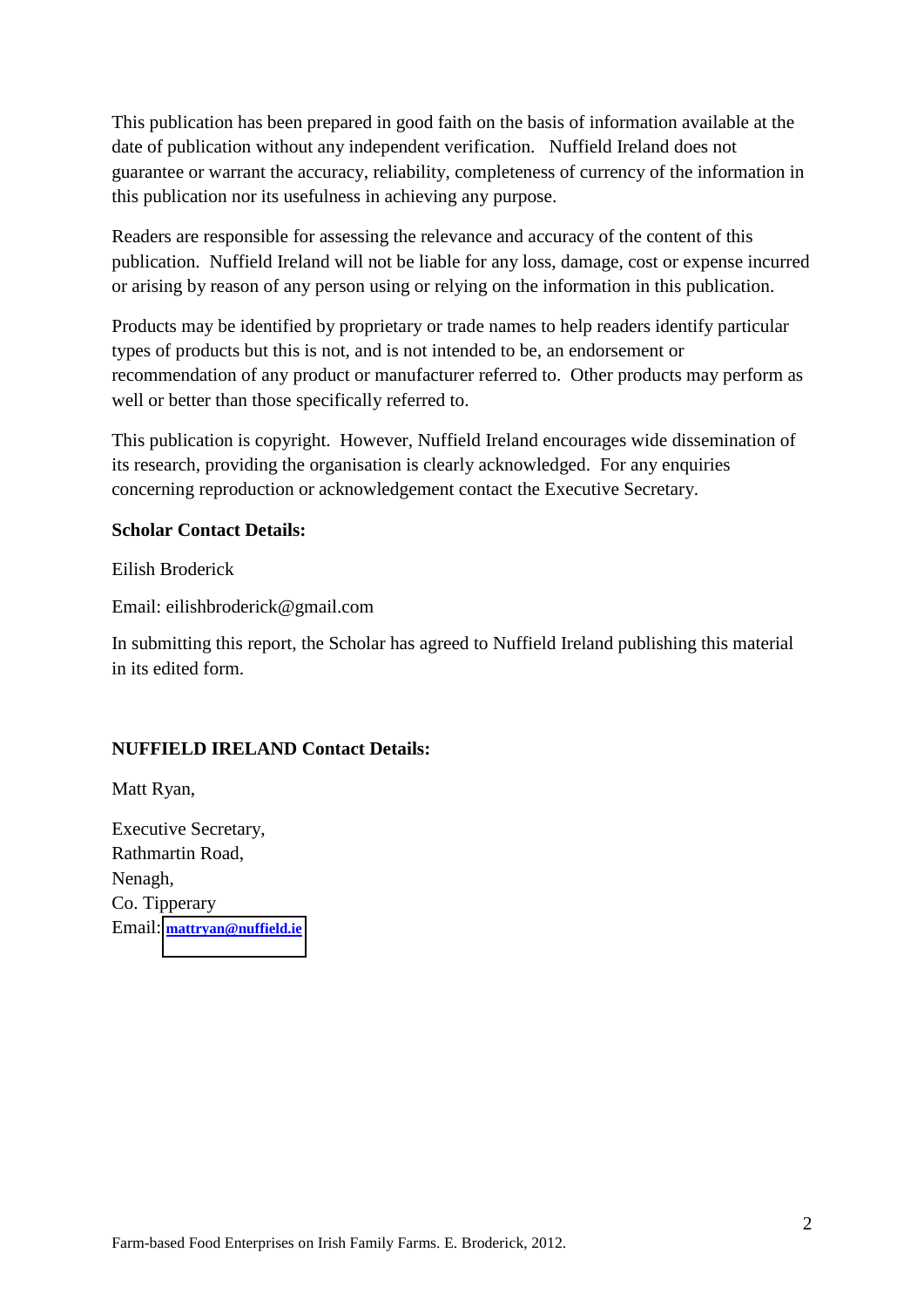# **Table of Contents**

| Diversifying in farm-based food processing has an enormous potential15 |  |
|------------------------------------------------------------------------|--|
|                                                                        |  |
|                                                                        |  |
|                                                                        |  |
|                                                                        |  |
|                                                                        |  |
|                                                                        |  |
|                                                                        |  |
|                                                                        |  |
|                                                                        |  |
|                                                                        |  |
|                                                                        |  |
|                                                                        |  |
|                                                                        |  |
|                                                                        |  |
|                                                                        |  |
|                                                                        |  |
|                                                                        |  |
|                                                                        |  |
|                                                                        |  |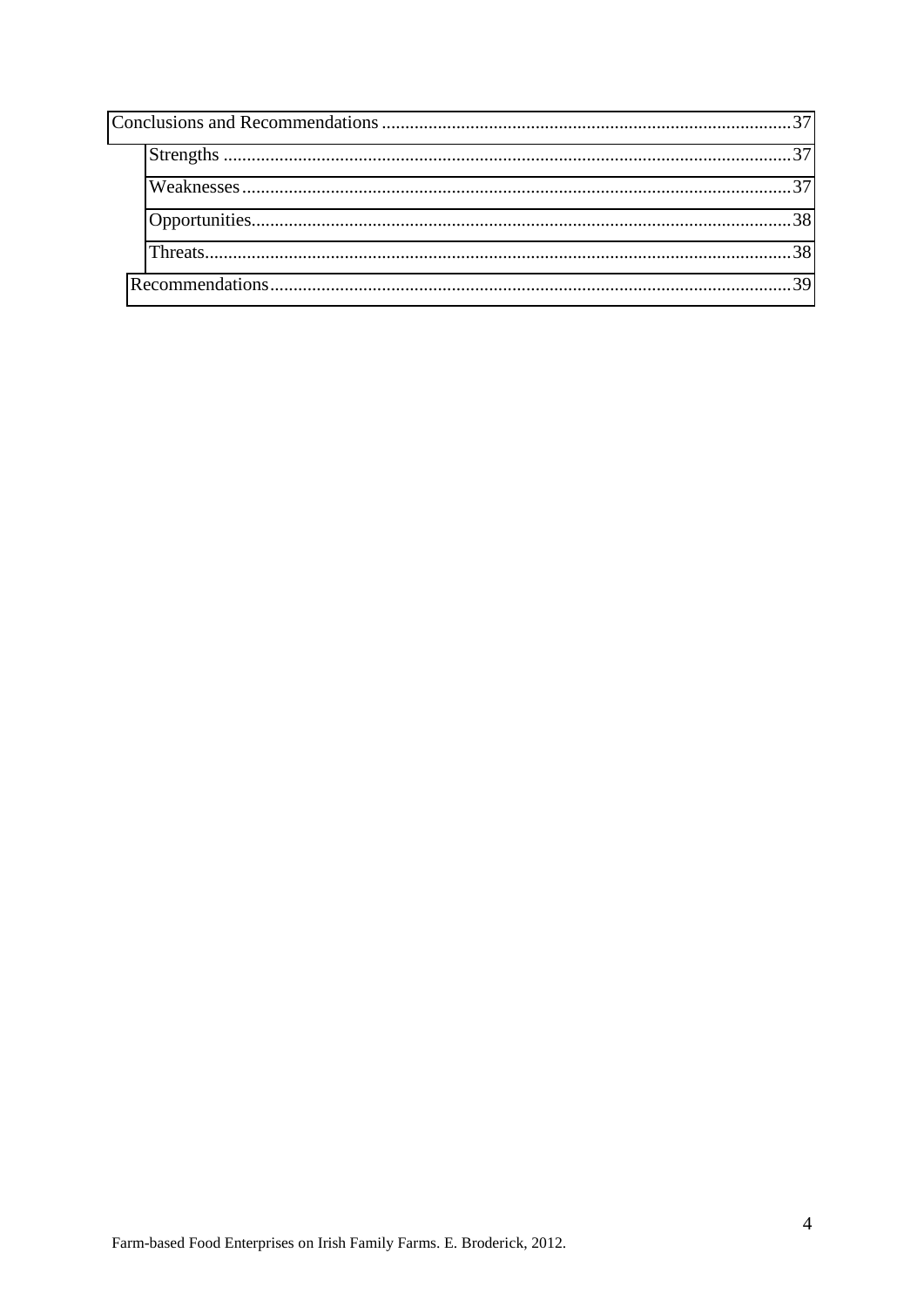# <span id="page-4-0"></span>**Executive Summary**

This report presents the results of the research carried out by the scholar on food production on family farms in the framework of the Nuffield Ireland Farming Scholarship from 2007 to 2011. The knowledge acquired is relevant to farmers planning to develop a food enterprise on their farm or those that are already producing, and should be of interest to organisations supporting the sector at a regional and national level, as well as to policy-makers.

The objectives of the research undertaken were to:

- Identify the key issues affecting farm-based food enterprises and the benefits it provides to the farmer, the community and the wider society;
- Study the different models of farm-based food businesses and identify threats and opportunities for these businesses;
- Assess the farm-based food enterprise sector in Ireland;
- Review different routes to market for farm-based food enterprises;
- Assess and make recommendations on the support framework required to further expand the farm-based food processing sector in Ireland.

The production of high quality speciality foods, sold through short food supply chains and marketed with a local or regional identity, is commonplace in regions across Europe. This adds value to local produce and resources, contributing to the development and sustainability of rural areas.

The number of farms engaged in artisan food production remains very small (0.4% of total number of farms) today indicating huge opportunities for famers to diversify and tap into the fast growing speciality food demand among consumers. Key barriers include access to capital investment, lack of time and relevant business skills among the farming population, constraints imposed by health and safety standards, and often a set of values biased towards primary production rather than adding value.

Farm food businesses were analysed on the basis of interviews in order to understand the day-to-day reality of developing such enterprises. In both cases, safeguarding the sustainability of the farm was a key consideration in the diversification process towards food production. Owners demonstrated a strong ethical and environmental consciousness about the position of the farm and its produces in its natural environment, the local community and economy. The overall feeling from the discussion with the owners was that, despite all the hard work and often low returns, they were very proud of their enterprise and their achievements.

New marketing approaches should be considered by participants to enter high-value added markets, which capitalise on a growing number of consumers wanting high quality products from farms promoting sustainability and diversity. A number of routes to market and marketing models are reviewed, including the very popular farmers' markets, farm shops, food groups and community-supported agriculture. The potential of agri-tourism as a way of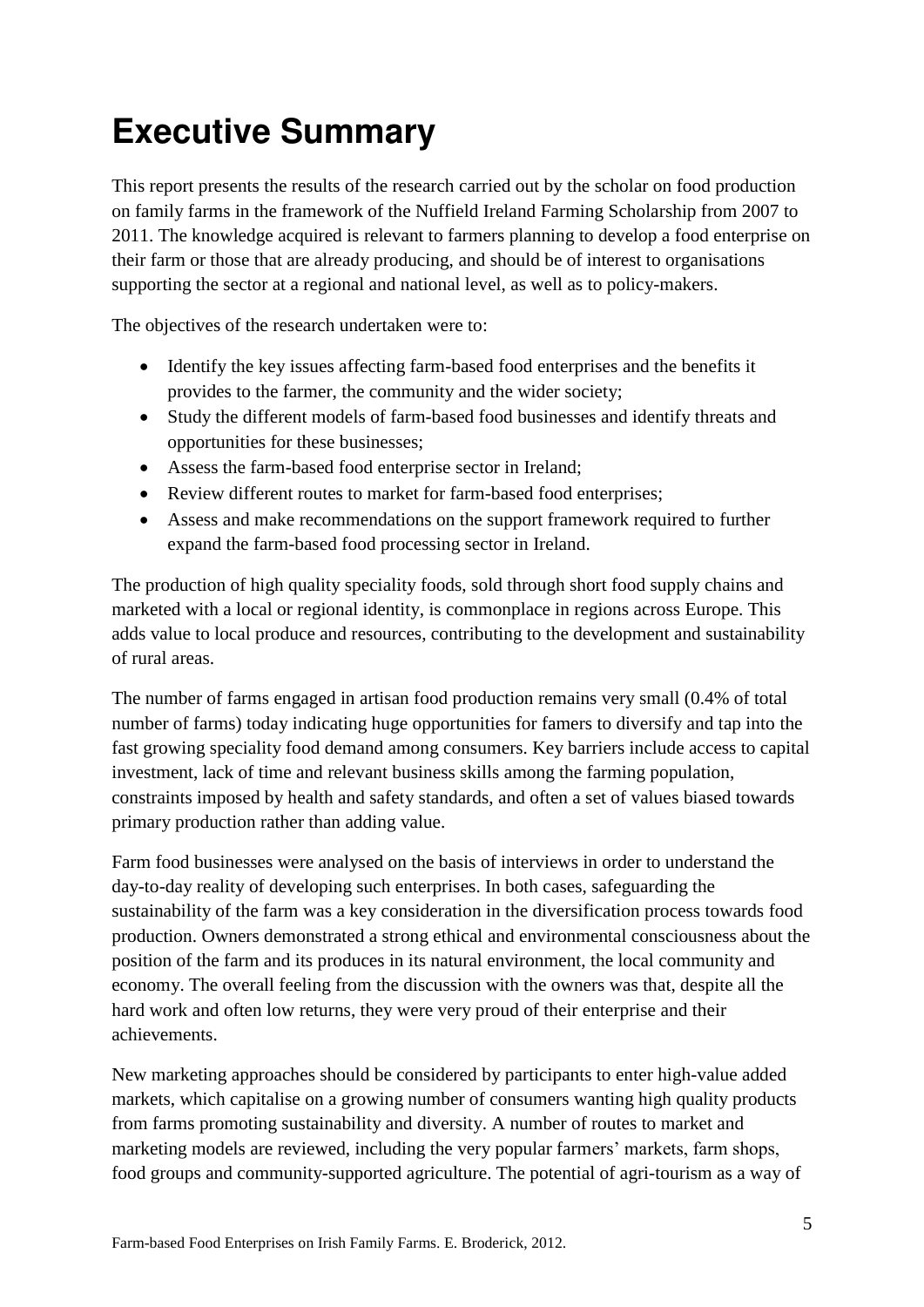diversifying farm revenues and establishing an additional route to market for farm food produces is also discussed.

In addition, the support framework available from public and private bodies for farm artisan food producers is reviewed. Food health and safety is a focus point for state intervention in the sector and it is felt that, while producers recognise the importance of compliance, more work needs to be done to improve communication with officers, provide suitable technical assistance and reduce the administrative burden of compliance. Financial assistance was also recognised as a key support mechanism to overcome start-up costs but that funding schemes should be flexible and tailored to the evolving needs of farm food producers.

Skills development is a critical factor to help farmers overcome the lack of business development know-how, notably in the area of marketing and distribution, as well as technical skills in food processing. Linkages with third-level education and research and development institutes were also highlighted as fundamental to support innovation and retain young graduates in the artisan food sector. The current brain-drain among specialist advisors in state agencies needs to be reversed in order to maintain sufficient levels of technical assistance. Support in the form of regional branding and clustering initiatives in the artisan food sector were also explored as a means of achieving economies of scale and crossfertilisation among food producers when striving to market and distribute their products.

The findings of this study were summarised with a SWOT analysis of the Strengths, Weaknesses, Opportunities and Threats of the farm artisan food sector, and a series of recommendations were made to continue supporting its development as an essential mechanism to add value to primary food production.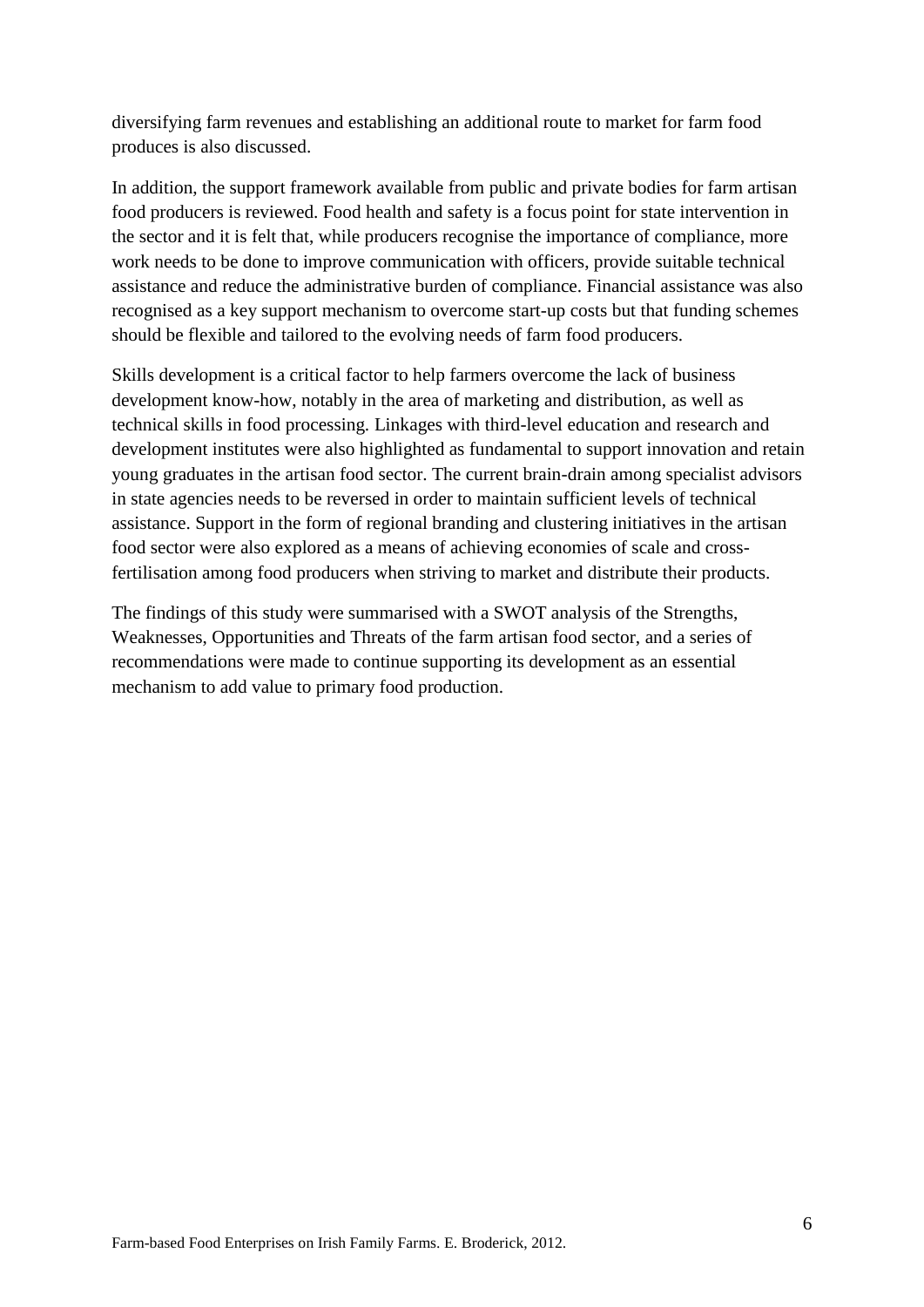## **Acknowledgements**

The author would like to thank the following for their help during this Nuffield Study

- Nuffield Ireland for their selection of me as a 2007 Nuffield Ireland Scholar. This scholarship had awarded me the opportunity to travel across the globe to further develop my knowledge in this subject area.
- My sponsors One51
- Nuffield UK for their hosting of the scholar during a study trip which incorporated very informative sessions at DEFRA.
- Nuffield Canada for their hosting of the scholar at an amazing knowledge filled week in Calagry
- The producers, farmers, farmers market stall holders, agency employees and staff which engaged with the me on my fact finding mission in France, Spain, Italy and Ireland.
- My husband Jack and family for their continued support throughout the study.

## <span id="page-6-0"></span>**Introduction**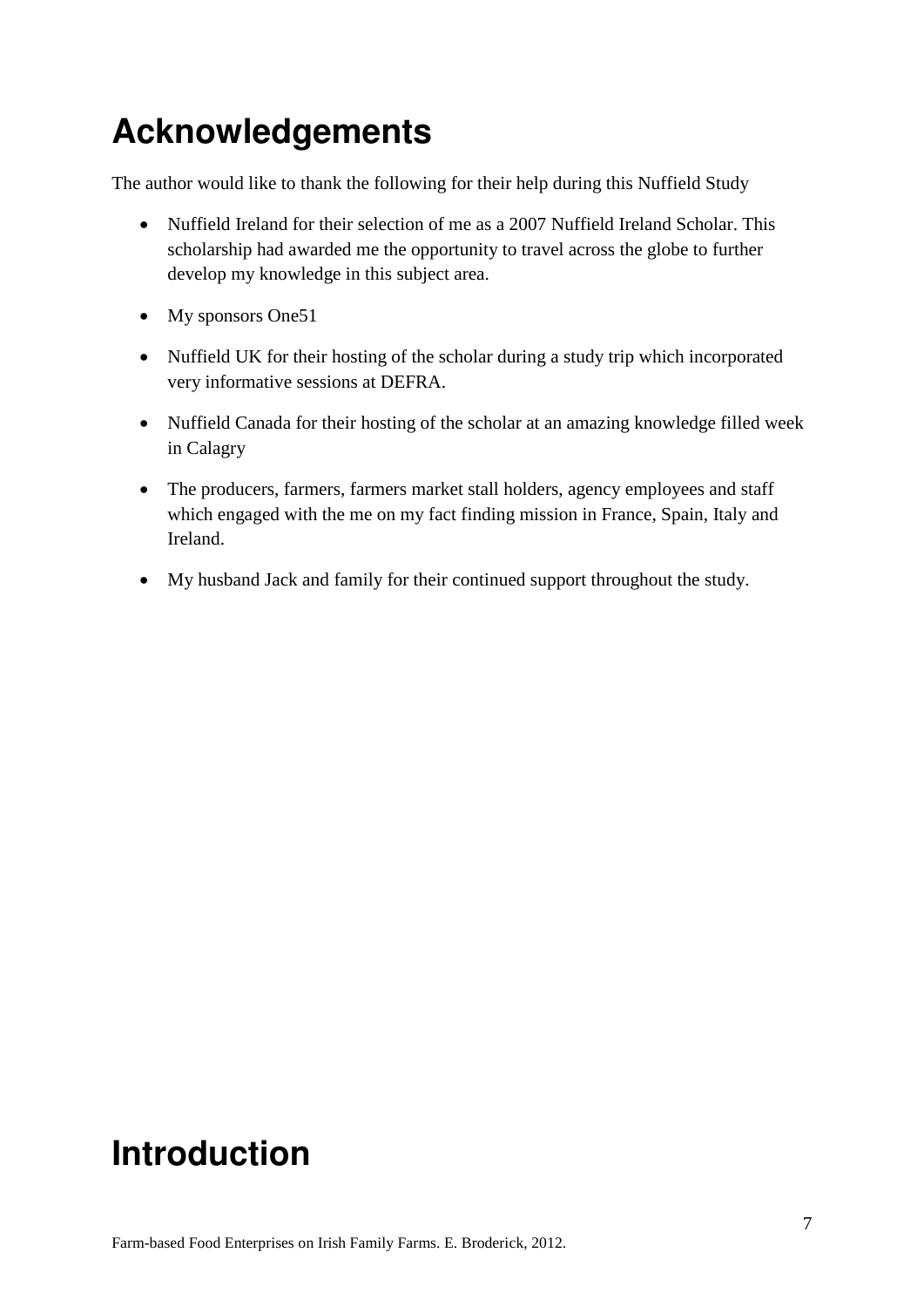This report presents the results of the research carried out on food production in family farms in the framework of the Nuffield Ireland Farming Scholarship from 2007 to 2011. This topic was selected for a Nuffield Scholarship as the author believes there is an enormous development opportunity for Irish farm families to develop food production enterprises for the home, tourism and export markets.

Through involvement since childhood with my family's food production enterprise in farmhouse cheese-making, I have grown up understanding that "entrepreneurial itch", and the desire to own your own business. The want to create your own product, a product which you firmly believe in and of which you are completely and unreservedly proud, is akin to the proudness a mother has of her child. However, the important line between a business and a pastime must be drawn, although passion is important in the success of a business, good business planning and financial management are essential.

The Nuffield Scholarship has afforded me the opportunity to meet with farmers currently working their farms in this way and to discuss first hand with them the issues, obstacles, advantages and profits involved. Travelling to areas in other countries that have established themselves in this sector has provided invaluable information and knowledge for my current role working with the Irish farming community in this sector. In my current position as manager of the Rural Food Skillnet and Farm Diversification Specialist on the LEADER RDP Programme, I continually work with food producers and those involved in on-farm enterprises. In addition, I have looked at the idea of incorporating agri-tourism into the Irish family farms involved in food processing, instead of a traditional system of transporting agricultural products to off-farm markets, as agri-tourism brings customers to the farm.

It is hoped that this report will give an insight into the research conducted by the author. The knowledge acquired is relevant to farmers planning to develop a farm food operation or those already producing, and should be of interest to organisations supporting the sector at a regional and national level, as well as to policy-makers.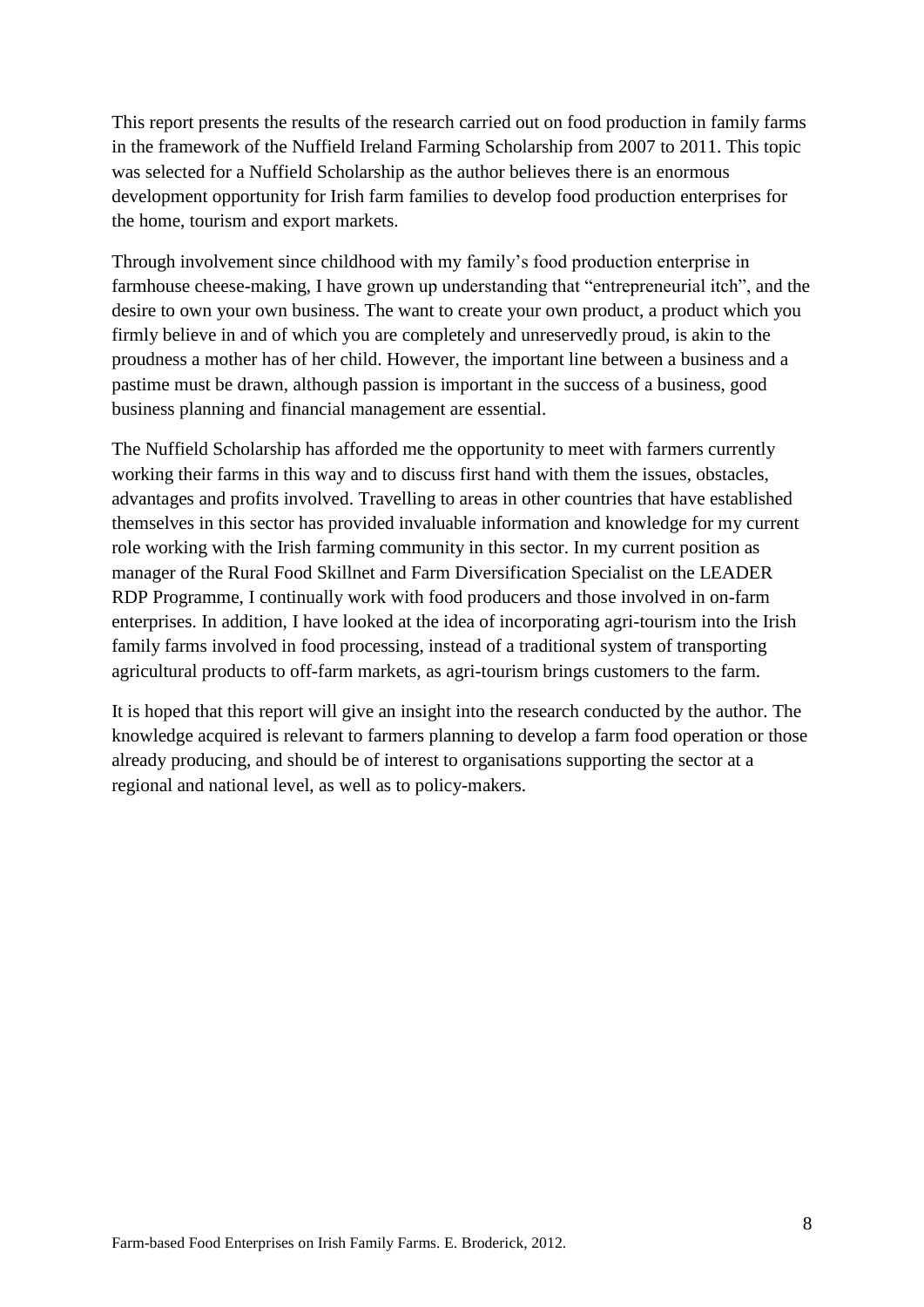# <span id="page-8-0"></span>**Objectives**

The general objective of this research project is to develop knowledge of the farm-based food processing sector in Ireland and successful models of development, informed by lessons learned from other countries.

The objectives of the research undertaken were to:

- Identify the key issues affecting farm-based food enterprises and the benefits it provides to the farmer, the community and the wider society;
- Study the different models of farm-based food businesses and identify threats and opportunities for these businesses;
- Assess the farm-based food enterprise sector in Ireland
- Review different routes to market for farm-based food enterprises;
- Assess and make recommendations on the support framework required to further expand the farm-based food processing sector in Ireland.

# <span id="page-8-1"></span>**Methodology**

This report is the culmination of a process of gathering and analysing information on a wide range of issues related to farm-based food production. The information gathering process took different forms, including attending conferences and trade shows, study tours, interviews with stakeholders in the sector here and abroad, and literature review. The information collected covered issues ranging from the technical, commercial, environmental, regulatory, social and political.

Study tours and attendance to events included:

- Trip to [Calgary](http://www.calgaryfarmersmarket.ca/) in Alberta, Canada, including farm visits, experience of the Calgary [Farmers' Market](http://www.calgaryfarmersmarket.ca/)
- Attendance of a study tour organised by Nuffield UK in the UK.
- Attendance at the [Terra Madre](http://www.terramadre.info/pagine/incontri/leggi.lasso?id=C2744B88187d7251C7nm20C9D5BA&tp=1&-session=terramadre:5B8EEE7C0760419982vYF06F6710) international event in Turin 2008: Terra Madre brings together those players in the food chain who together support sustainable agriculture, fishing, and breeding with the goal of preserving taste and biodiversity. It takes place under the umbrella of the [Slow Food](http://www.slowfoodireland.com/) movement.
- Visit to the [SIAL](http://www.sialparis.fr/) fair in Paris: SIAL is the biggest international food industry showcase, bringing together more than 5,200 exhibitors representing all market sectors around the globe, from SMEs to multinationals.
- Visits to Farmers markets and farm based food producers in Spain.
- Organisation of and presentation to the Farmers' Market conference: this event took place in Athlone in 2007 and was organised by the Rural Food Company Training Network, and Western Organic Network.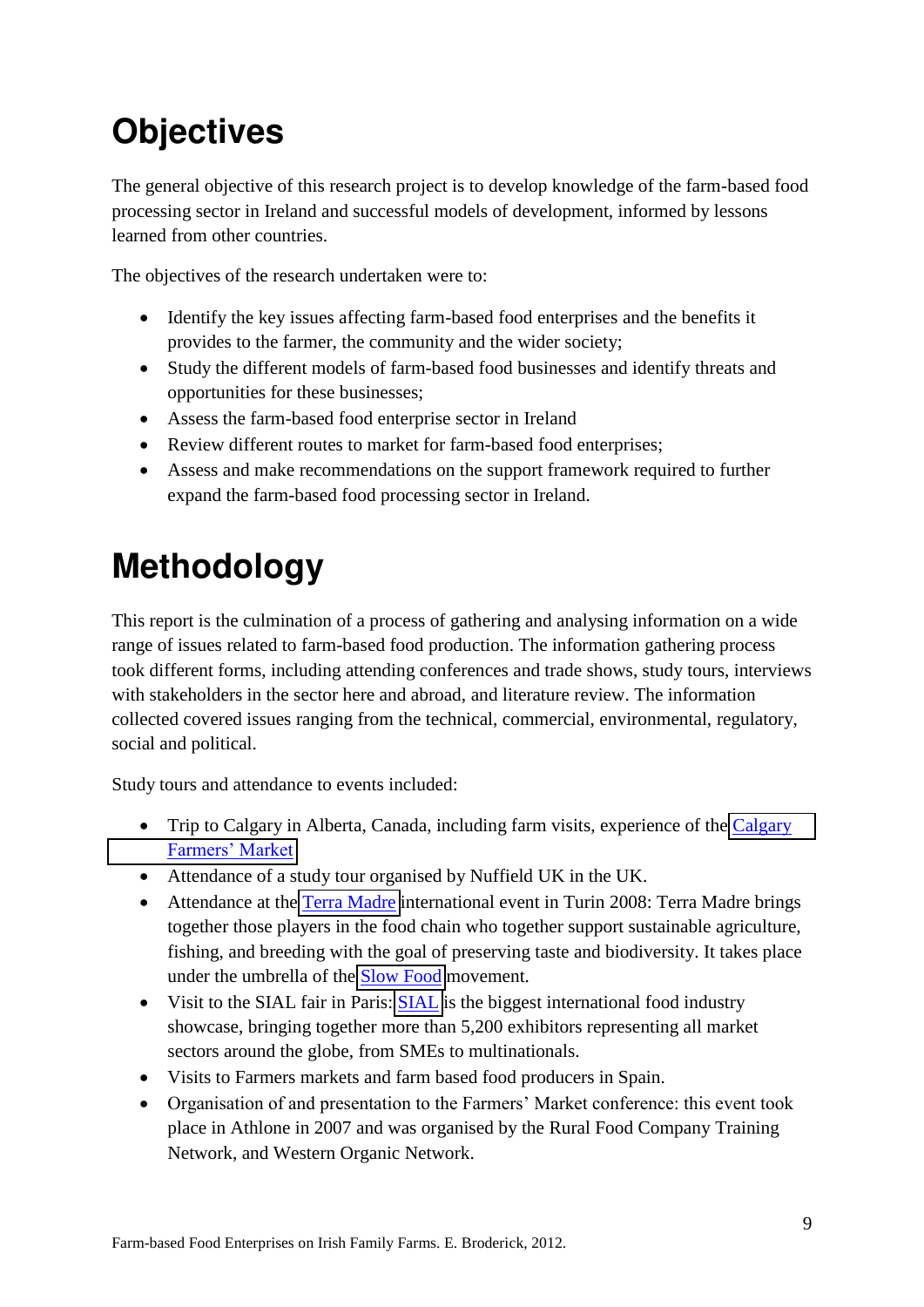The subject of this research is directly relevant to the work carried out by the author with the Rural Food Skillnet and as a Farm Diversification Specialist on the LEADER RDP Programme. This scholarship with Nuffield has given me the opportunity to gain knowledge which I was able to apply directly to my work with farm families in Ireland.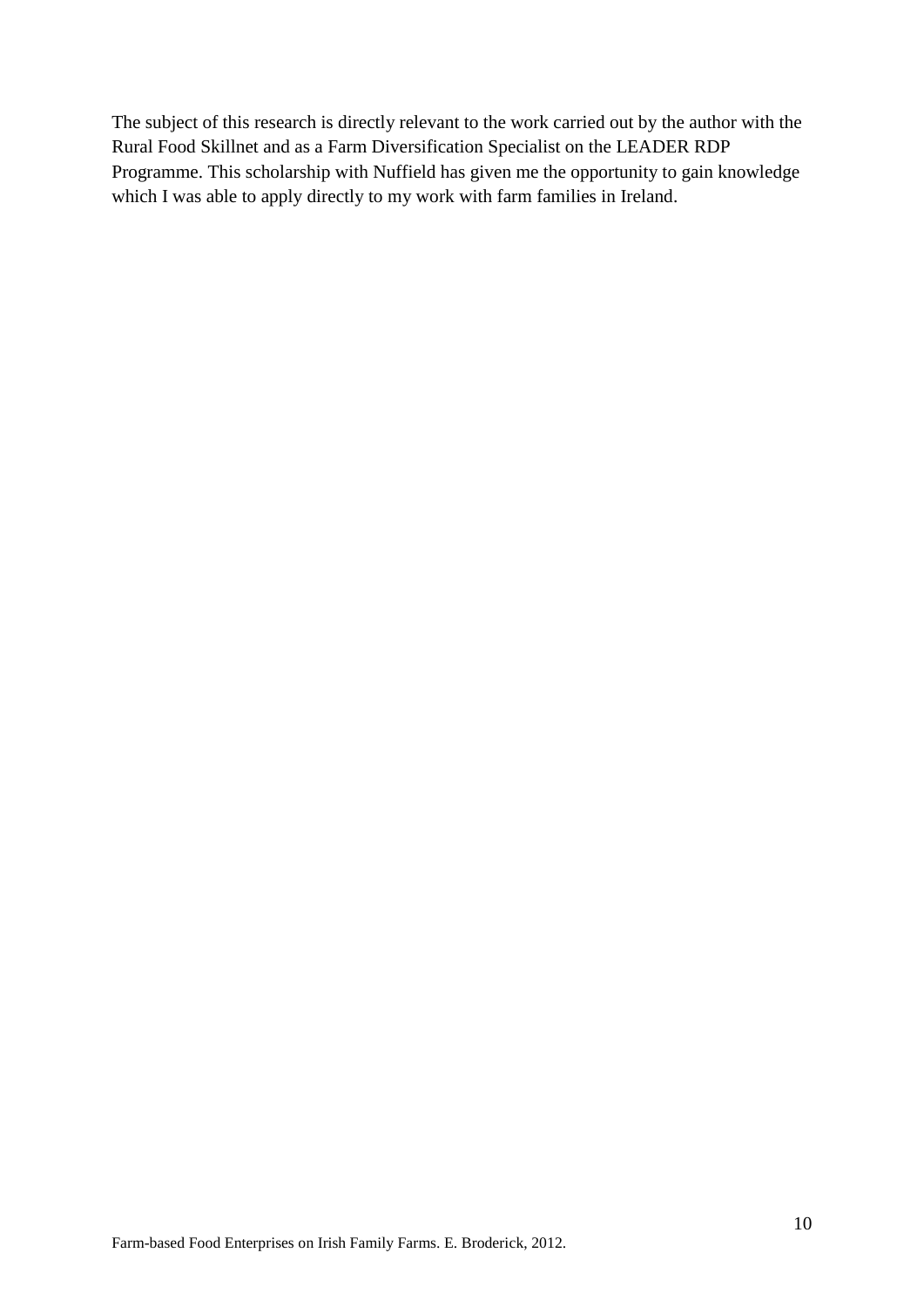## <span id="page-10-0"></span>**What is farm-based food processing and why it is important?**

### <span id="page-10-1"></span>**What is farm-based food processing?**

**One of the very nicest things about life is the way we must regularly stop whatever it is we are doing and devote our attention to eating. ~ Luciano Pavarotti** 

Although there doesn't appear to exist a specific name for it, the core concept is the transformation of raw products from the farm into processed food, typically on the farm and directly by farm family members or under their direction.

There are a number of other appellations somewhat related, such as:

The term *'artisan food'* is an unregulated term and has no set-in-stone definition but generally designates something made or produced on a smaller scale, most often by hand, with plenty of attention to detail, quality ingredients, flavour and craftsmanship. The appellation can cover a range of products such as breads, meats, cheeses, preserves and produce. Irish food writer John McKenna eloquently describes artisan food as a test of 4P's, 'it is a synthesis of the Personality of the producer, the Place it comes from, the Product itself and Passion in the manner it is produced'.



*'*Specialty food*'* is described as 'traditional or traditionally made, mostly in batch sizes using hand-done techniques, which encompasses flavour, tradition and the integrity of the producer. Farm-to-table is a phrase often associated with the concept to mean that the food on the table came directly from a specific farm.

To make it simpler, we will use hereafter the term *'Farm Artisan Food'* to designate our subject matter, food processed on the farm from that farm's raw products.

### <span id="page-10-2"></span>**What lies behind the definition?**

At the heart of Farm Artisan Food, there is a desire for diversification and adding value to farm resources based on a strategy recombining them into new non-agricultural products or services such as tourism, processed food, etc. This strategy seeks to move away from producing an undifferentiated commodity (for which the farmer, the field and place have become redundant) to making a 'unique' food that reflects the farmer's skills, the quality of his/her production and land management.

Value is added by transforming a product and is anything that further prepares a product / commodity for the consumer, such as processing, packaging or marketing. Adding value to a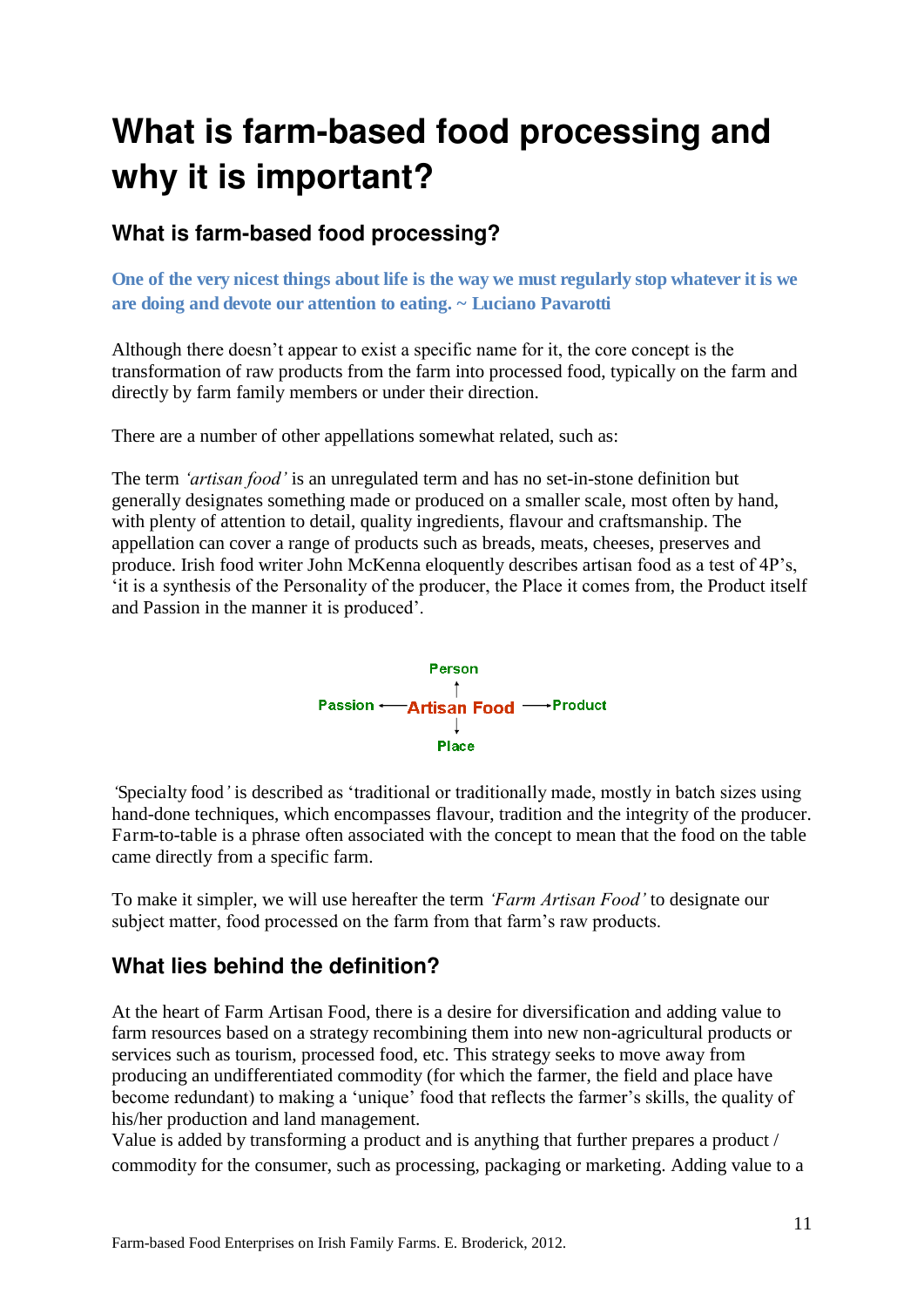product may also involve capitalising on, or the promotion of, the local or regional environment, quality or reputation. In the agri-food sector, adding value to a product can mean anything from washing and preparing vegetables to producing functional foods: "bringing the raw material further along the supply chain, differentiating the product offering, and including something additional to the product is a means of adding value"

But what drives our food producers? Is it the lure of the euro? Clearly one hopes and expects to make money from any business venture but for our food producers it is much more, it is about the passion of producing top quality handmade food and not the mass produced, processed and often flavourless varieties that are thrown in front of us day after day (Teagasc, 2012).

## <span id="page-11-0"></span>**Why is it important?**

As Michael Porter says in The Competitive Advantage of Nations (1998)*, "ther*e are two ways to be competitive in a global economy:

- 1. being the lowest cost supplier of an undifferentiated commodity
- 2. providing the market with a unique and superior value in terms of product quality, special features or after-sales service.

Artisan food represents a realistic alternative to low cost commodity production, and offers a competitive advantage in terms of superior price differentiation. The production of high quality speciality foods, sold through short food supply chains and marketed with a local or regional identity, is commonplace in regions across Europe. This adds value to local produce and resources, contributing to the development and sustainability of rural areas.

As Dr. Áine Macken-Walsh puts it "This is not just about "saving" the family farm. It is about the associated social, economic, and environmental costs to society. With the loss of each family farm, a rural community loses approximately \$720,000 in related economic activity. Ecologists now affirm that the only way we can manage farmland in an ecologically sound manner is by having the farmer living on his/her land long enough and intimately enough to have learned how to manage it properly. With the loss of ecological land health we see the loss of soil quality, wildlife, and recreational areas. And with the loss of rural populations, the loss of public services - education, health-care, transportation - inevitably follows" (Macken-Walsh, 2011)

Eddie O Neill, artisan food specialist with Teagasc, highlighted the benefits of buying locally produced food: "Surveys show that for every  $\epsilon$ 10 spent on locally produced food, it is worth  $\epsilon$ 25 to the local economy, whereas every  $\epsilon$ 10 spent in supermarkets, just contributes  $\epsilon$ 14 to the local economy." The Taste Council of Ireland points out: "This means that the  $6472.5$ " million consumer sales value of output sold locally in Ireland from over 350 small, local and speciality Irish food businesses, results in  $\epsilon$ 1.01 billion in total revenue back into local business communities throughout Ireland. An increased share of the national food grocery

<u>.</u>

<sup>&</sup>lt;sup>1</sup> Department of Agriculture, Fisheries and Food. Value for Money Review of the Capital Investment Scheme for the Marketing and Processing of Agricultural Products (2000-2006).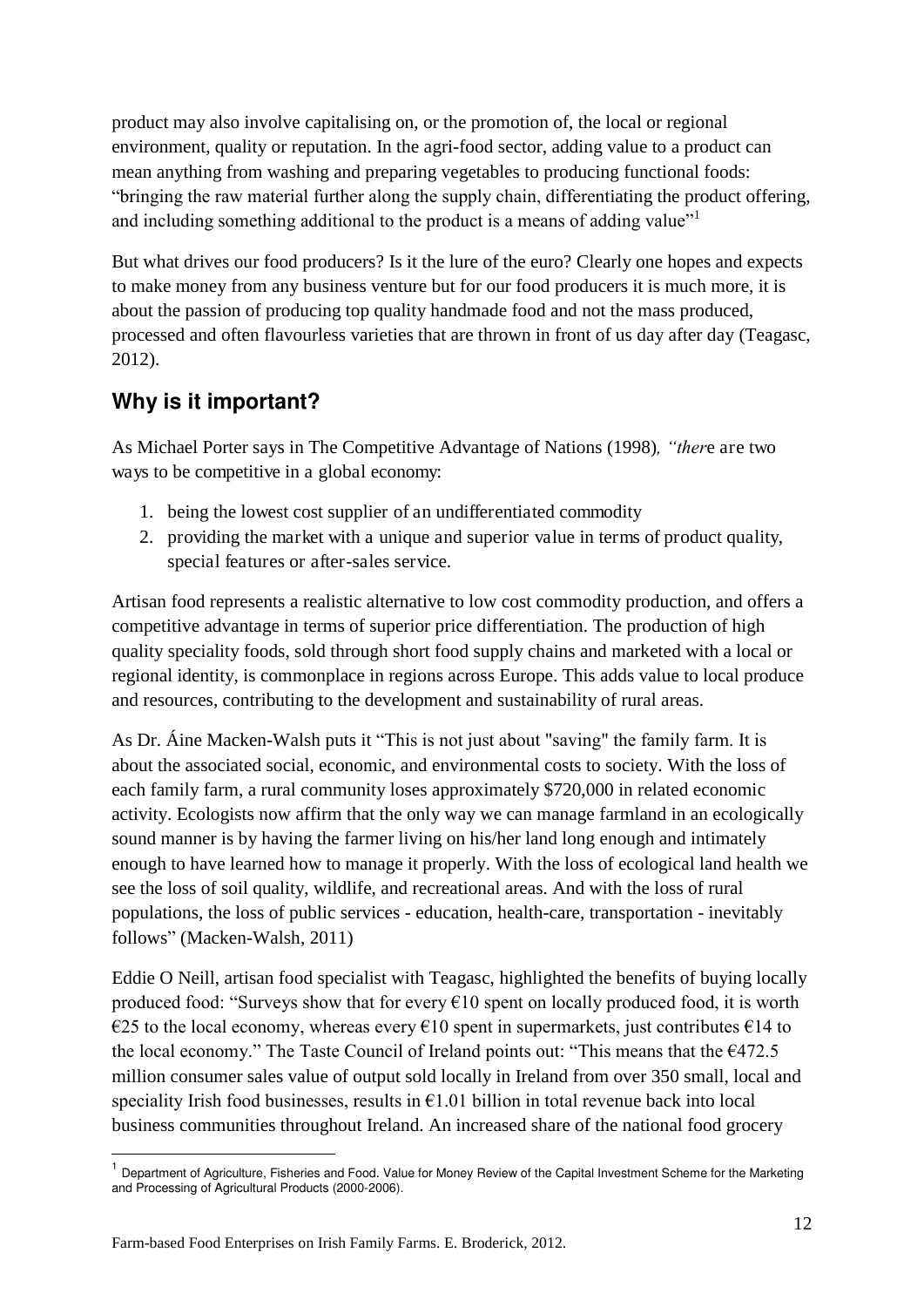and foodservice markets (estimated at  $E14.5$ billion in 2008) would serve their growth potential well. Provided these companies increase their share of the local market for food and drink from 3% to 6%, their local turnover would rise to  $\epsilon$ 855 million per annum which through the multiplier effect would circulate  $E2.1$  billion in the local economy (Taste Council, 2011)."

By reducing considerably the number of intermediaries in the supply chain, the farmerproducer retains a higher percentage of the revenue generated by the sale of the product to the consumer. In addition, a greater focus on the local market – at least for the initial customer base – means less transport cost and  $\frac{food \, miles^2}{}$ .

 $\overline{\phantom{a}}$  $2$  Food miles is a term which refers to the distance food is transported from the time of its production until it reaches the consumer. Food miles are one factor used when assessing the environmental impact of food, including the impact on global warming [\(http://en.wikipedia.org/wiki/Food\\_miles](http://en.wikipedia.org/wiki/Food_miles) ).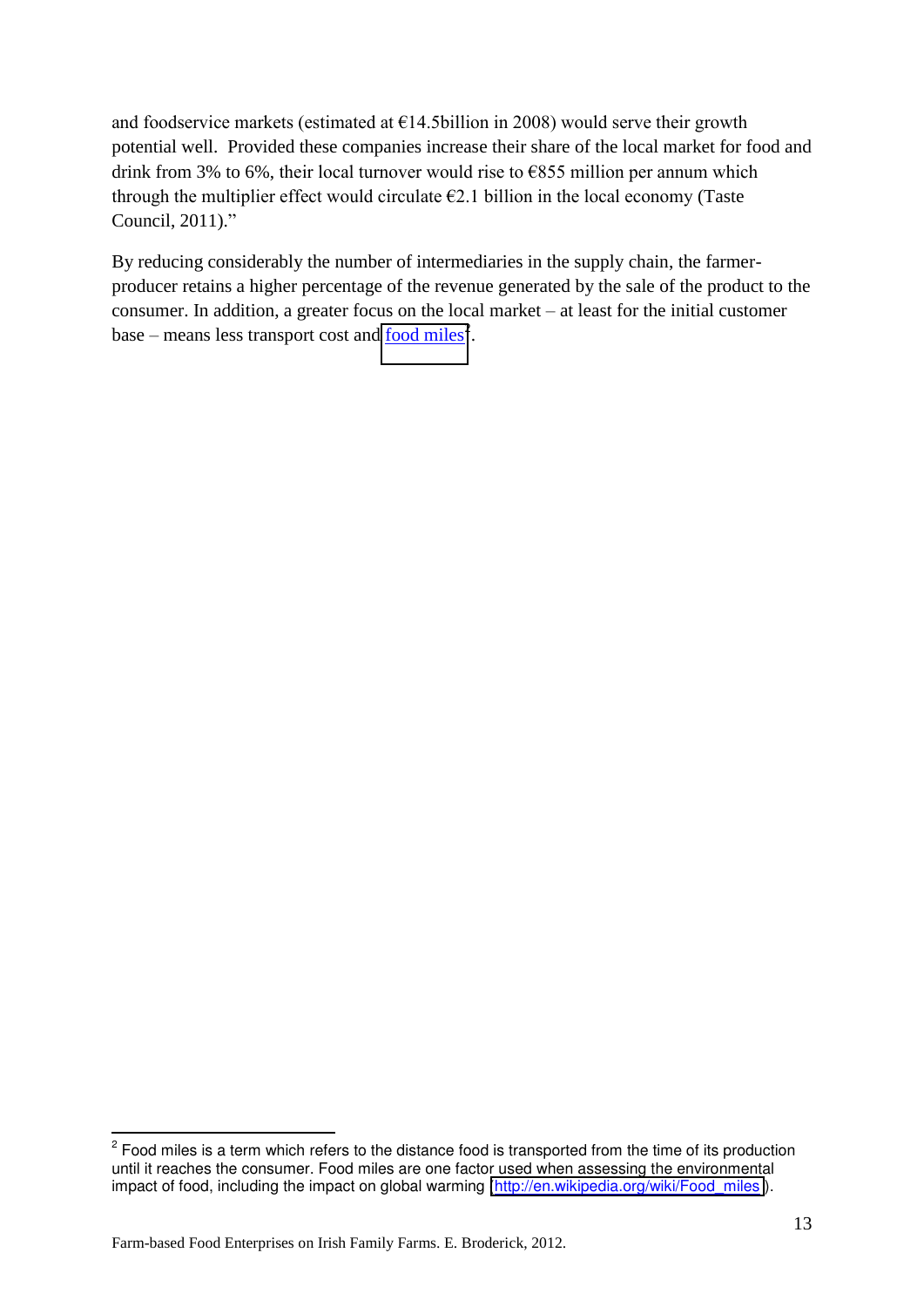# <span id="page-13-0"></span>**Assessment of the farm artisan food sector in Ireland**

In this chapter, we will assess the farm artisan food sector in Ireland and how it fits within the agri-food industry here.

## <span id="page-13-1"></span>**The importance of agri-food production in Ireland**

The Department of Agriculture, Fisheries and Food currently reports that the Irish agri-food sector contributes a value of  $\epsilon$ 24 billion to the national economy, generates 6.3% of gross value added and provides 7.4% of national employment. When employment in inputs, processing and marketing is included, the agri-food sector accounts for almost 10% of employment. The agri-food sector accounts for 16% of industrial output and recorded almost  $40\%$  or  $\epsilon$ 2.25 billion growth in exports during the 2002 to 2007 period.

Given the strong export orientation and its low import content, the sector is responsible for a significant proportion of the country's net foreign earnings (about 25%) and thus has enormous potential in terms of employment (House of the Oireachtas, 2010). The Agri-Food Sector directly employs approximately 50,000 people in Ireland. It is also the primary outlet for the produce from 128,000 family farms dispersed throughout the country.

It is clear from these figures that the Irish agri-food sector is of key socio-economic importance for our country and rightly deserves support from policy-makers and consumers alike. At farm level though, the situation is not as encouraging…

### <span id="page-13-2"></span>**Some alarming statistics on Irish farms**

The survey data relating to average farm incomes is the National Farm Survey 2009 (Moran, 2010) states that as in previous years family farm income varies significantly depending on the size of farm and system of farming. In 2009, the average family farm income was estimated to have fallen by 30% to  $\epsilon$ 11,968. The decline was entirely attributable to a drop of 14% in the value of gross farm output, as total costs actually fell by 7%. In estimates for the 2010 survey, average family farm income in 2010 is estimated at  $E18022$ . While this represents an increase of 48% on 2009, it is only an increase of 6% on 2008 and a decline of 9% on 2007.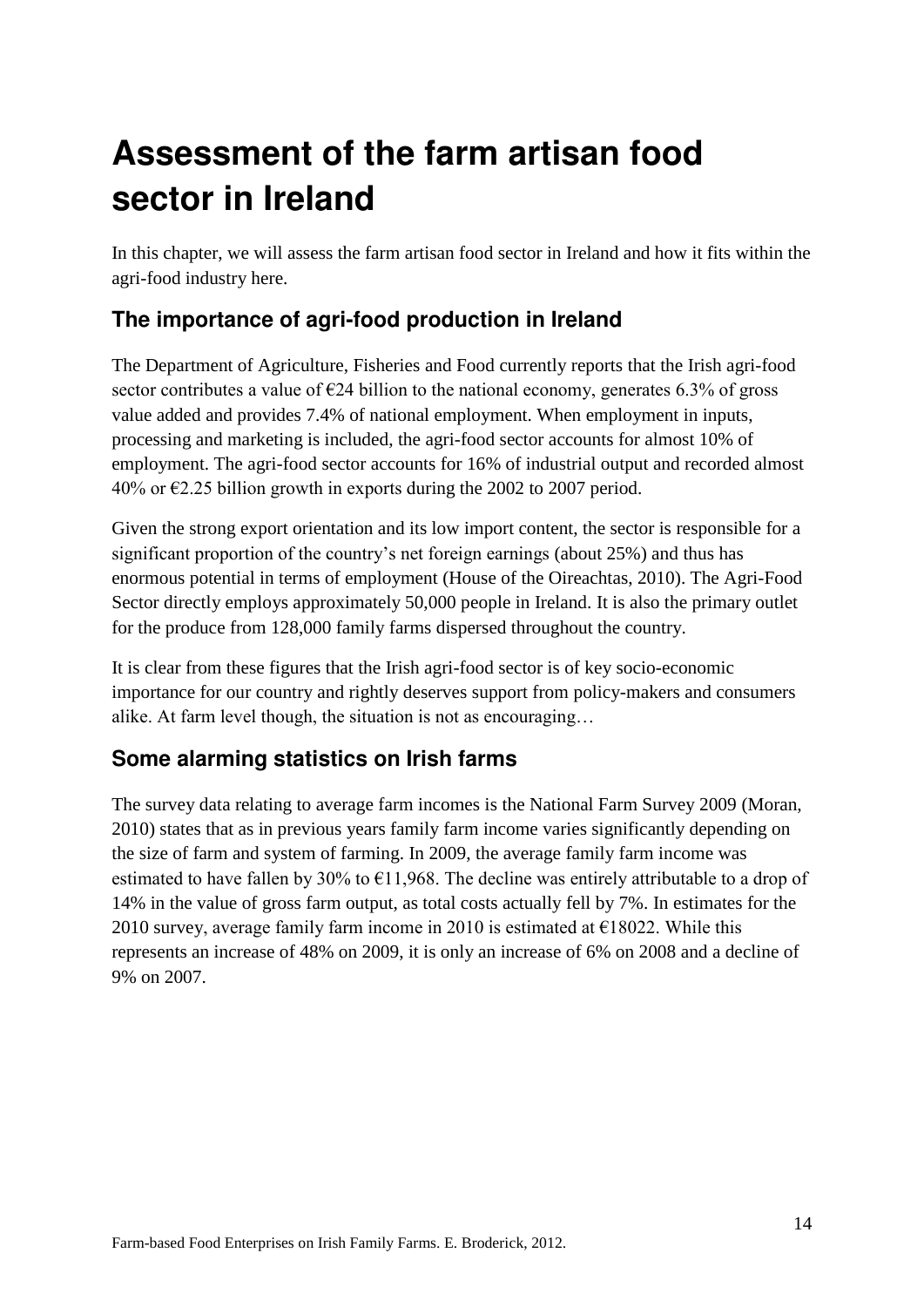

**Figure 1: Family Farm Income 2000 to 2010. Source: Teagasc, 2011.**

In almost 50% of farms, the holder and/or the spouse engage in off-farm employment. However, like others, they have been affected by the downturn and reduction in available jobs. Farming in general continues to be very reliant on subsidies; subsidies accounted for 94% of family farm income on average in 2010.

While the last 2 years have been more favourable to farmers, the overall trend indicates a decline in income, increasing input prices and a number of pressures affecting the sustainability of farming in Ireland. There is also a very strong reliance on subsidies and offfarm income to maintain the viability of farms. The continued decline in the number of farms and rising age profile of farmers are symptomatic of the situation. In this context, the importance of adding value and diversifying cannot be understated.

### <span id="page-14-0"></span>**Diversifying in farm-based food processing has an enormous potential**

The total food firm population in Ireland is estimated at 800 firms. The speciality food business population in Ireland (defined by Bord Bia as micro and small firms) with individual turnover levels of between  $\epsilon$ 100,000 and  $\epsilon$ 3.5 million per annum is 350 firms. This group excludes the firms which started as micro or small and graduated to become bigger firms over the course of the last 15 years (e.g. Glenisk, Lily O'Briens, Clonakilty Black Pudding, Mr. Crumb).

These 350 firms grew from a population of 60 firms in 1996 and have a combined output at consumer prices (i.e. prices charged at retail or foodservice prices) of  $\epsilon$ 475 million. Approximately 10% of this output is destined for exports leaving  $\epsilon$ 427.5 million as local sales in Ireland or 3% share of the local market for food grocery and foodservice (the latter worth €14.5 billion in 2008) (Taste Council, 2011).

Of these speciality food producers, almost 50 are farmhouse cheese producers compared to Holland, which is the size of Munster and has over 100 cheese producers or indeed New Zealand with over 2,000 speciality food producers. So clearly, it would seem that the market is far from saturated.

Although there are no statistics specific to farm-based artisan food producers, it is clear that artisan food represents a significant opportunity for diversification for farmers as demand far outstrips supply currently (O'Neill, 2009). Irish artisan food currently commands an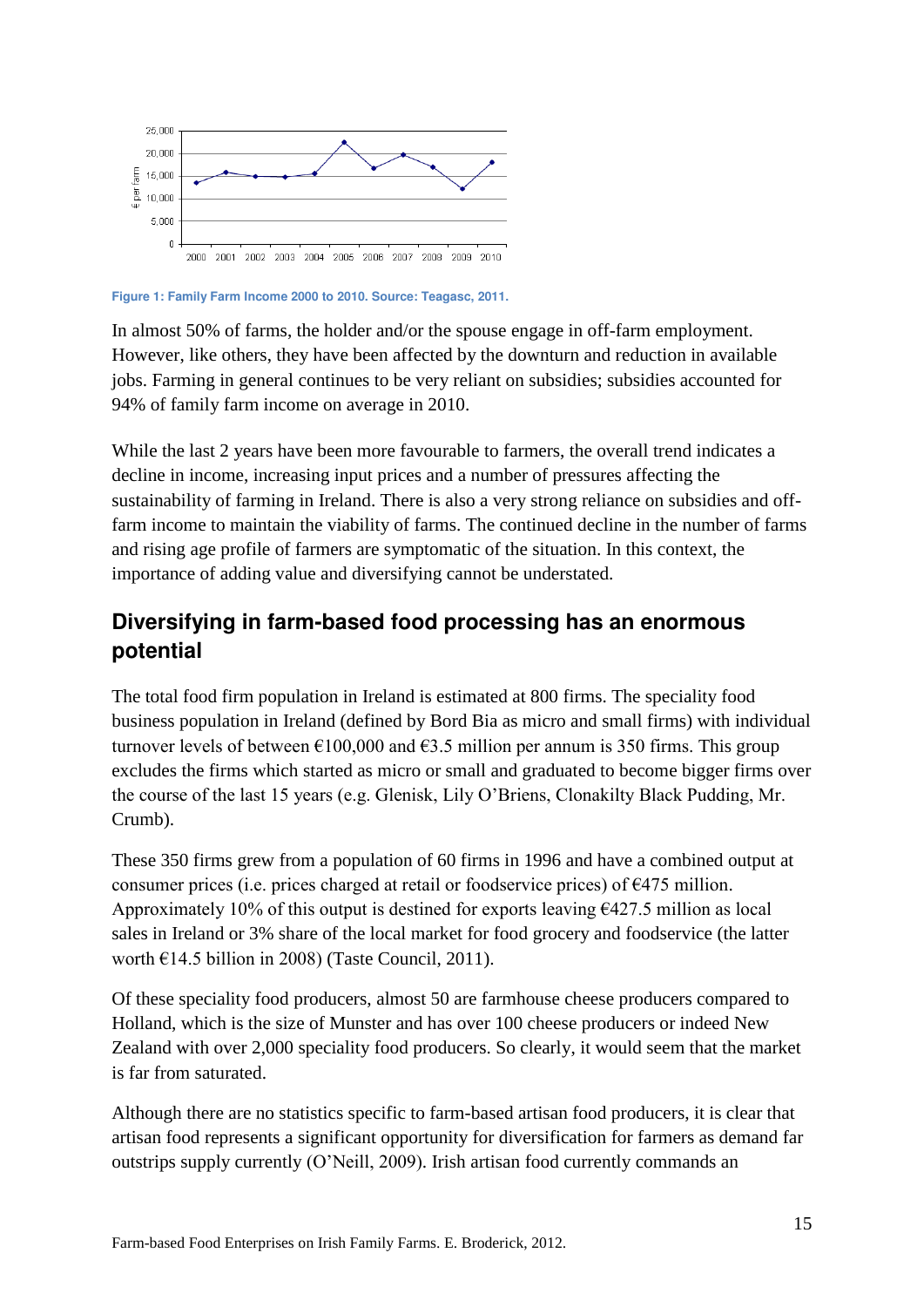international reputation at the premium end of the market and this reputation needs to be developed and nurtured if we are to benefit from an ever increasing market.

## <span id="page-15-0"></span>**Why is farm diversification into food processing not happening?**

Speaking at the TASTE Council summer school in Macreddin (2011), Teagasc researcher Dr. Áine Macken-Walsh said; "Studies show that despite the economic returns from adding value to the primary product, many Irish farmers are not processing their farm produce or selling directly. From a total of approximately 128,000 Irish farms, figures show that just 0.4% are engaged in food processing."

There are several reasons for this low level of engagement in food processing and direct sales. Dr. Macken-Walsh said; "Sociological studies have identified some of the reasons why this may be the case. Many traditional farmers' knowledge and occupational preferences are centred on agricultural production activities. Farmers have sophisticated knowledge of agricultural production techniques, which must be continuously updated, and also valuable local knowledge of traditional farming methods suited to the local ecology. On the other hand, traditional farmers may not have the cutting-edge corporate skills, or preferences, to effectively process, brand, market, sell and distribute their product. For a large proportion of farmers who are investing full-time in agricultural production, undertaking the necessary corporate activities to brand and bring their product to market may not be possible – even from a work-load and time perspective."

A number of other challenges to on-farm diversification also need to be tackled:

- High capital investment and match funding requirements in a context where family farm income is low and access to credit can be difficult;
- Processing requires a high volume of work and labour costs can be prohibitive;
- Lack of information on available financial and other supports;
- Significant amount of red tape and uncertainty concerning the impact of regulations;
- A lack of time to develop new enterprises and the difficulty in balancing production with food distribution and retailing which has its own 'time to market' pressures;
- Profit margins can be very low and the difficulty of competing on price with industrial scale producers in a context where most consumers are very sensitive to price.
- For medium-scale producers dealing with multiples, the balance of power is definitely on the side of the retailer.

There are also social & cultural 'barriers', including:

- Strong farming identity, passed on between generations;
- Difference in attitude to innovation and attitude to risk between family generations active on the farm;
- Prestige and esteem associated with production activities, not with processing, branding, retail activities;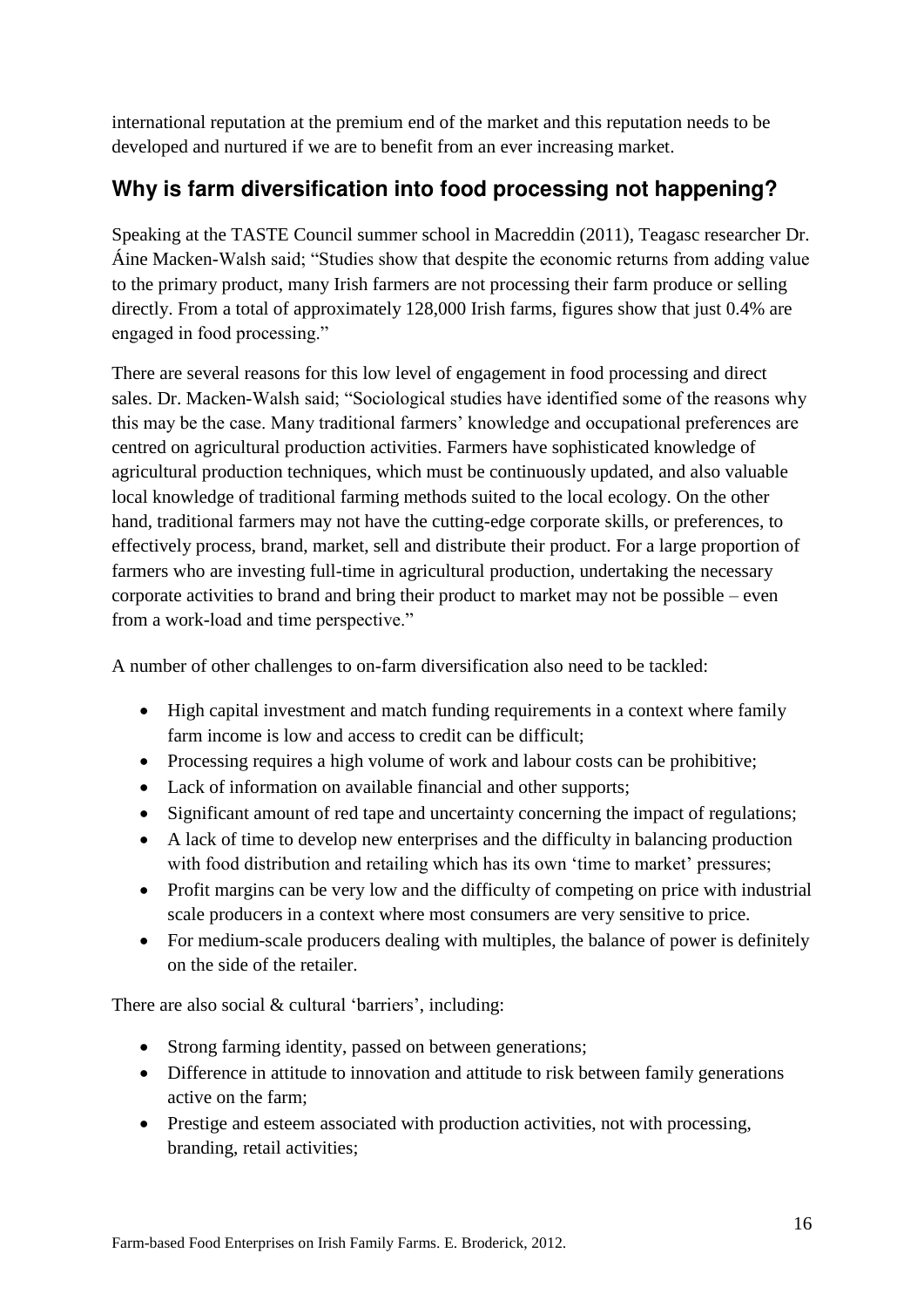- Occupational preference to farm (produce) as distinct from consumer oriented occupational activities;
- Food processing also requires a set of 'technical' skills and know-how very different than primary agricultural production;
- Gender: 'one man farm', females working off-farm.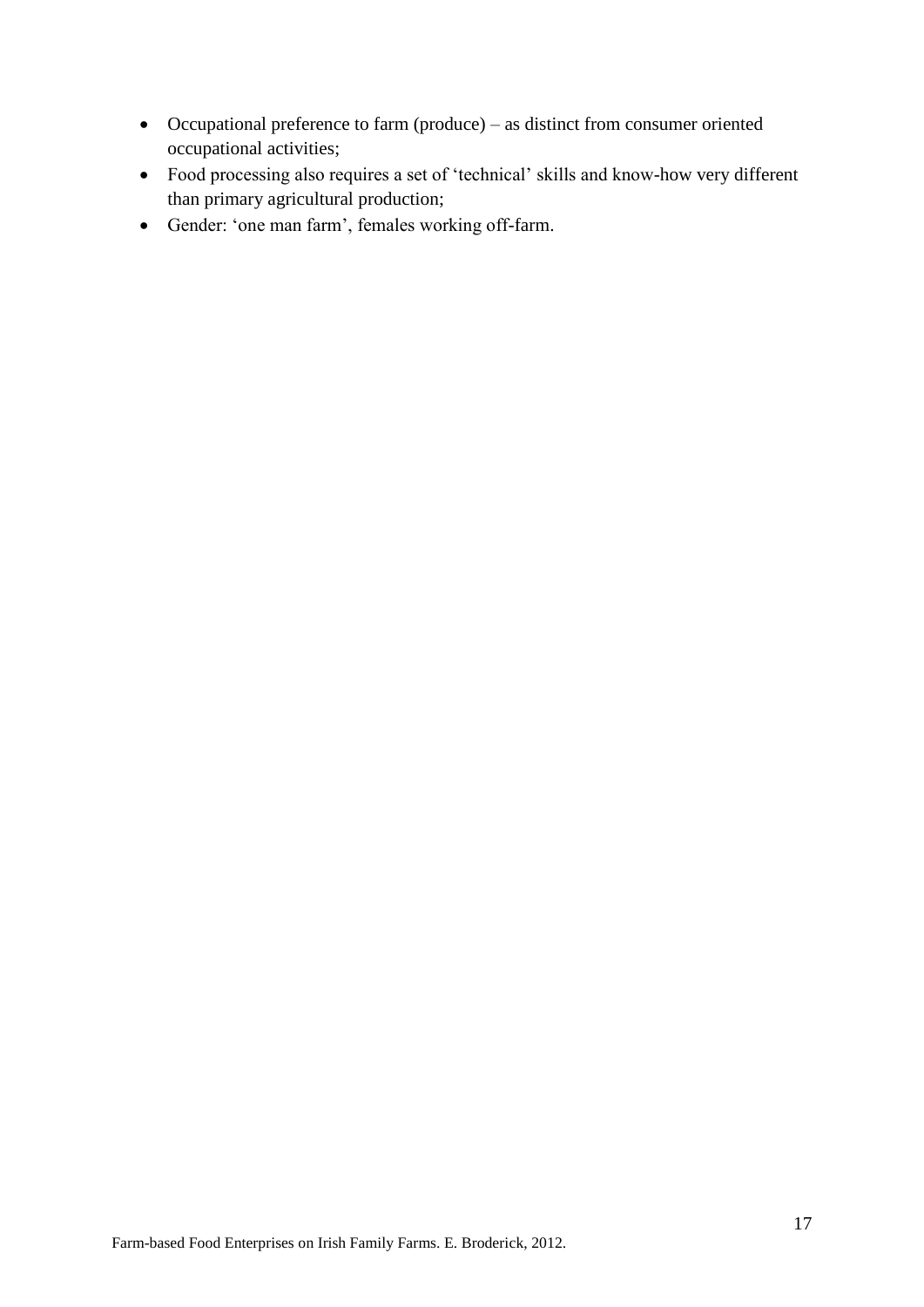## <span id="page-17-0"></span>**Profiling farm food businesses**

In this chapter, the author provides an insight into the life of farm food enterprises with a view to gain an understanding of their development journey. The approach taken was to conduct interviews with farm-based food production businesses and explore key issues with which they have been/are dealing, how they are seeing the future and lessons they want to share with others. While their experience is quite different and unique, their story is likely to resonate with that of many other farm-based food business owners in Ireland.



## <span id="page-17-1"></span>**John and Sarah's organic farm, West Cork**

John and Sarah Devoy live and run an organic farm near Rosscarberry in West Cork, together with their three children Aisha (11), Meriel (9) and Oisin (13). Having bought a 2.5 hectare plot of land, they started the farm 10 years ago and built their family house shortly after. None of them had a farming background and establishing the organic production was essentially a lifestyle choice motivated by personal aspirations to live of the land and make a difference in terms of sustainability and community development.

"We were passionate about the environment and to us food is a major part of how we live. In an attempt to live sustainably we need to produce food in a manner which does not compromise the environment. So with our convictions firmly in place we set about searching for a place to grow food organically and we settled on this wonderful corner of the country. The rest has evolved organically you might say. Our business matched by our resources started out small and we have continued to expand over the last few years which is crucial to making this a viable business" says John (extract from Organic Matters, Grace Maher, 2012).

The farm has two main food production streams. The first one centres on horticulture with the production and sale of fresh vegetables and fruits in open ground and under six 32 m polytunnels. They grow a wide variety of crops throughout the season including spinach, mange tout, kale, chard, onions, salad leaves, tomatoes, cucumbers, courgettes, beans, squash, potatoes, beetroot, etc. They also have fruit bushes and apple trees – although they faced a severe setback with their apple production when 80% of their 300 trees became irremediably ill. They also buy in locally sourced or imported organic vegetables and fruits to maintain an



attractive 'in season' offering all year round.

Their second production line, introduced in 2010, is organic eggs with 350 laying hens which they plan to expand rapidly to 450 (the maximum the land area available to them will allow under free range, organic standards). While egg production has required substantial investments above what they have already invested in the horticulture side of the business, it has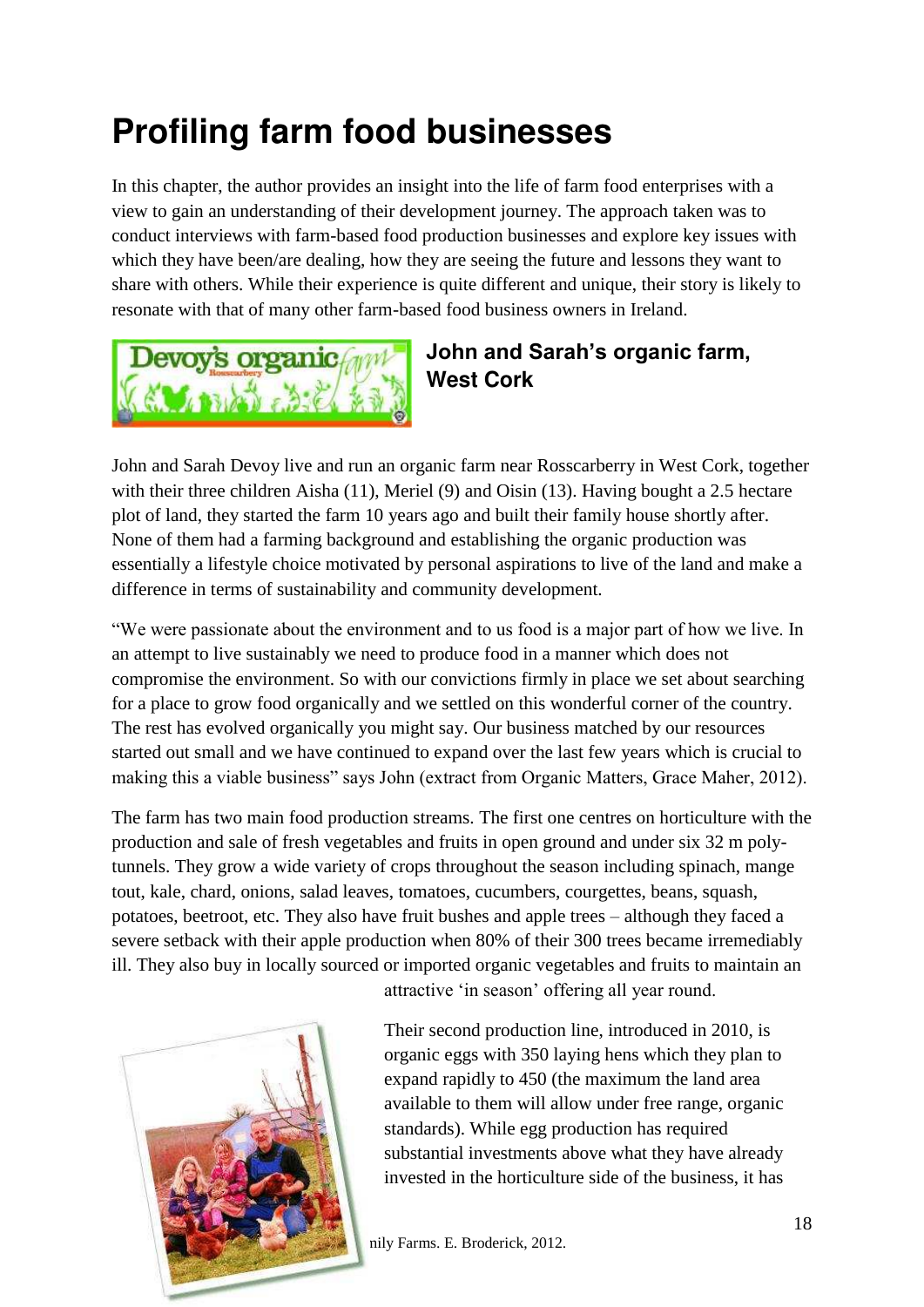turned out a real success, bringing a relatively steady income stream and contributing significantly to their brand development among local consumers. "We have not had any problems finding a market for our eggs. In fact, we find that we probably need more eggs to fill the demand as the response has been so good", Sarah says.

John says that diversity is key to the success of their farm in order to maintain an ongoing stream of fresh produce and balance income sources. As a minimum, they are constantly juggling circa 20 crops to that effect. They have also invested in the refurbishment of part of their farm building into an apartment on the basis of which they hope to promote farm tourism and supplement their income. While they occasionally process vegetable or fruit surplus into preserves or produce pesto, processing primary products is not an important part of the farm production. Sarah says that in addition to the hassle factor of packaging and labelling, it is not cost and time effective to do it on a small scale

They supply two supermarkets, local restaurants, hotels and whole food shops. They also sell direct at local farmers' markets and through a vegetable box scheme. They deliver to Cork weekly. Their relationship with supermarkets is mixed. On the one hand, they have a 'winwin' relationship with Eugene Scally, owner of Clonakilty's Supervalu, who is committed to supporting local food businesses and sees them as one of the main attractions in the store. They have also developed a similar relationship with Field's in Skibberreen. By comparison, most other supermarkets have a very rigid attitude to buying local and generally have their hands tied to central supply systems.

Farmers' markets are also an important selling outlet for the Devoys (about 1/3 of their total sales). Farmers' markets are quite common in West Cork, with one in almost every town. Sarah is the one who normally attends markets and enjoys very much the interaction with her clients and other stallholders. For her, markets are also an important contributor to the social fabric of the local community. However, both wish that there would be a stronger focus on locally produced food and support for small producers who depend on farmers' markets for their livelihood. They also comment on the fact that securing a stall at a local market can be difficult e.g. there is a waiting list in Clonakilty. Council should also be more proactive in making available suitable facilities and space for town markets.

On a summary note, Sarah and John noted that while they would not honestly recommend to anyone to start an organic vegetable growing business from scratch, and after 10 years of relentless work, they are very proud of their farm and take great satisfaction from what they have achieved. "Sure... what else would you want to be doing!" was the concluding statement to our conversation.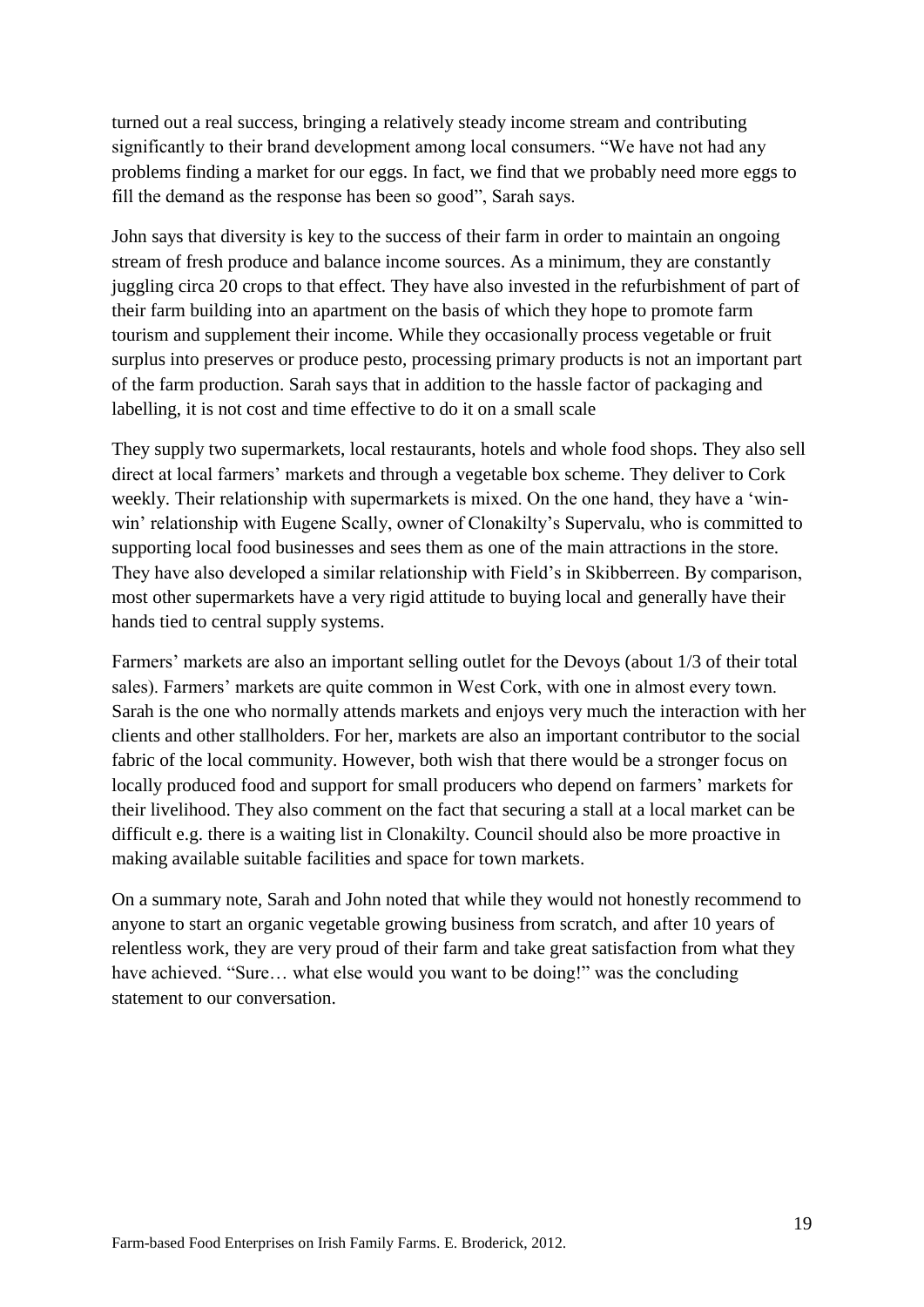### **Gerard Jara of Candor-ags, Reus, Tarragona, Spain**



Gerard Jara of Candor-ags, Reus, Tarragona, Spain explains how the group run three businesses but for the purpose of my interview will discuss CYNARA (www.cynarasource.com). "It's not the largest one but it's the one I care most for."

Gerard graduated with a bachelor in Business Administration and his first "serious" job was at a large company in Spain. The company was dealing with food products, so he learnt a lot during the 5 years he worked there. Then he decided to start his own business. Cynara grow and process artichokes in cans and/or glass jars as he saw a business opportunity in this product. Working for the previous company Gerard had bought/sold this product before and had relationships across the industry. Cynara now sells artichokes to supermarkets and exports and has grown from 0 kg of fresh artichokes processed up to 22 million kg currently.

The main reasons for success of the business to date are global spread, service and quality. Global spread is a key factor because artichokes are grown in different countries. "We produce in the 4 main origins and this provides us with a great mix of product range and costs". The four origins are Spain, Peru, Chile and China. "We are now looking into North of Africa as well. We don't buy land. In Peru we do own a factory and we rent all the land and we work the land (this year almost 300 Hectares of artichokes). In Chile, Spain and China we have strategic partnerships with local producers. Our technicians help them out and we get the majority if not all their artichoke production". Service is also an important factor in the success of the business because artichokes were out of stock constantly due to crop shortages or lack of service mindset from competitors. The other factor is quality because there was no quality leader in the market (branded or manufacturer), which has let Cynara position themselves as the quality producers.

Financing, without a doubt, would be considered as the main obstacle for Gerard in business. When they invested in Peru, Gerard filed for a small help from the Catalan government and received about 20,000 euros (over  $\epsilon$ 1.5 million was invested). "All money is welcome, but we have not built on any subsidies at all. Now that we are bigger seems we have a better chance to access help, which is quite interesting since it should be the other way around right?"

Gerard feels strongly that one needs to love what they do. "Profits arrive only after a long time in business and unless there's love and passion, you can't survive the tough times. No doubts on this one." The advice he would give to a farmer starting is "test your product in small runs before investing heavily in production and once you do, be aware of the financing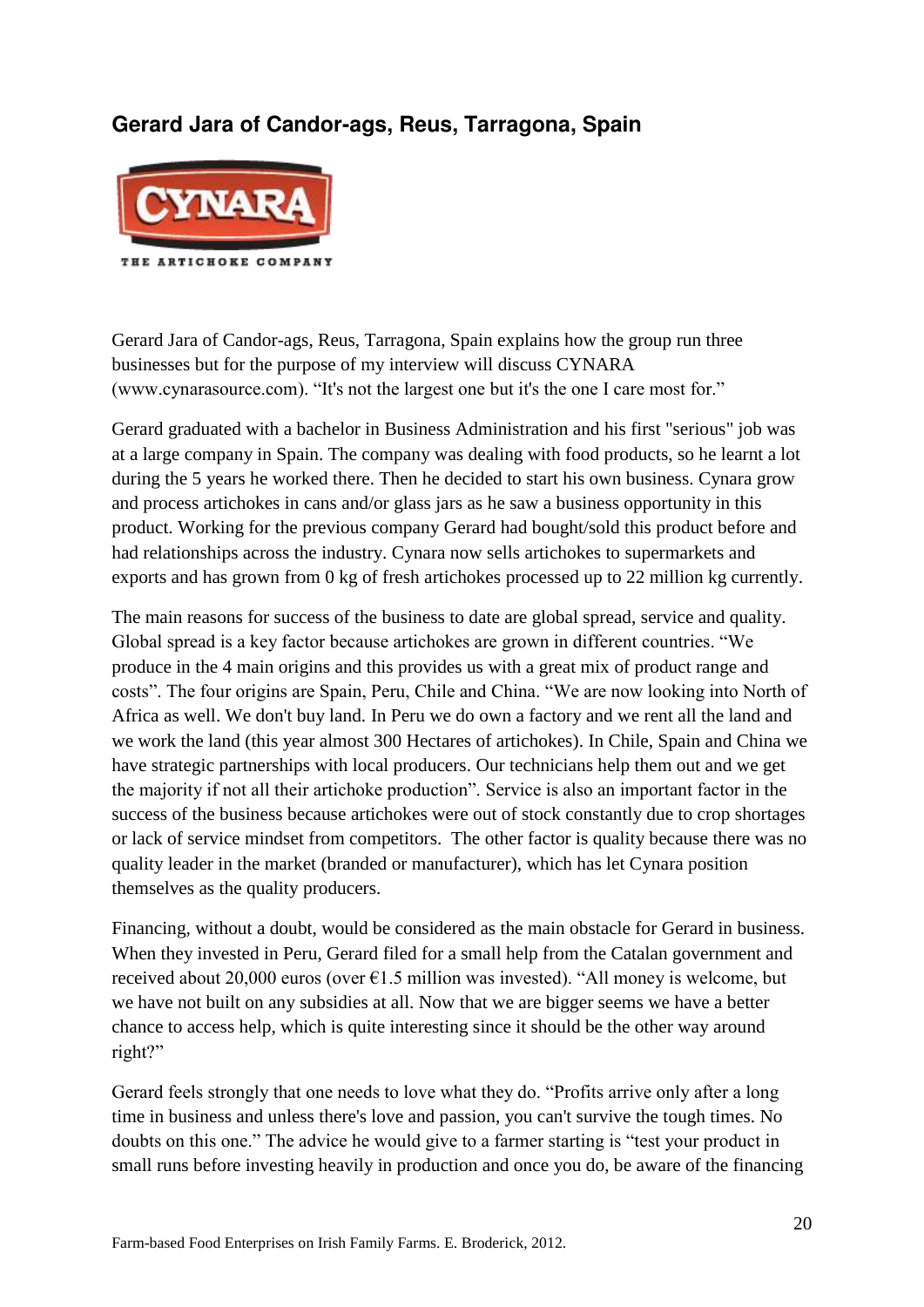needs that growth will require". And most importantly to "have fun, make sure the product is good and don't expect a lot of profits from it. Do it because it makes sense, not just because of the money. The money will arrive sooner or later if it makes sense".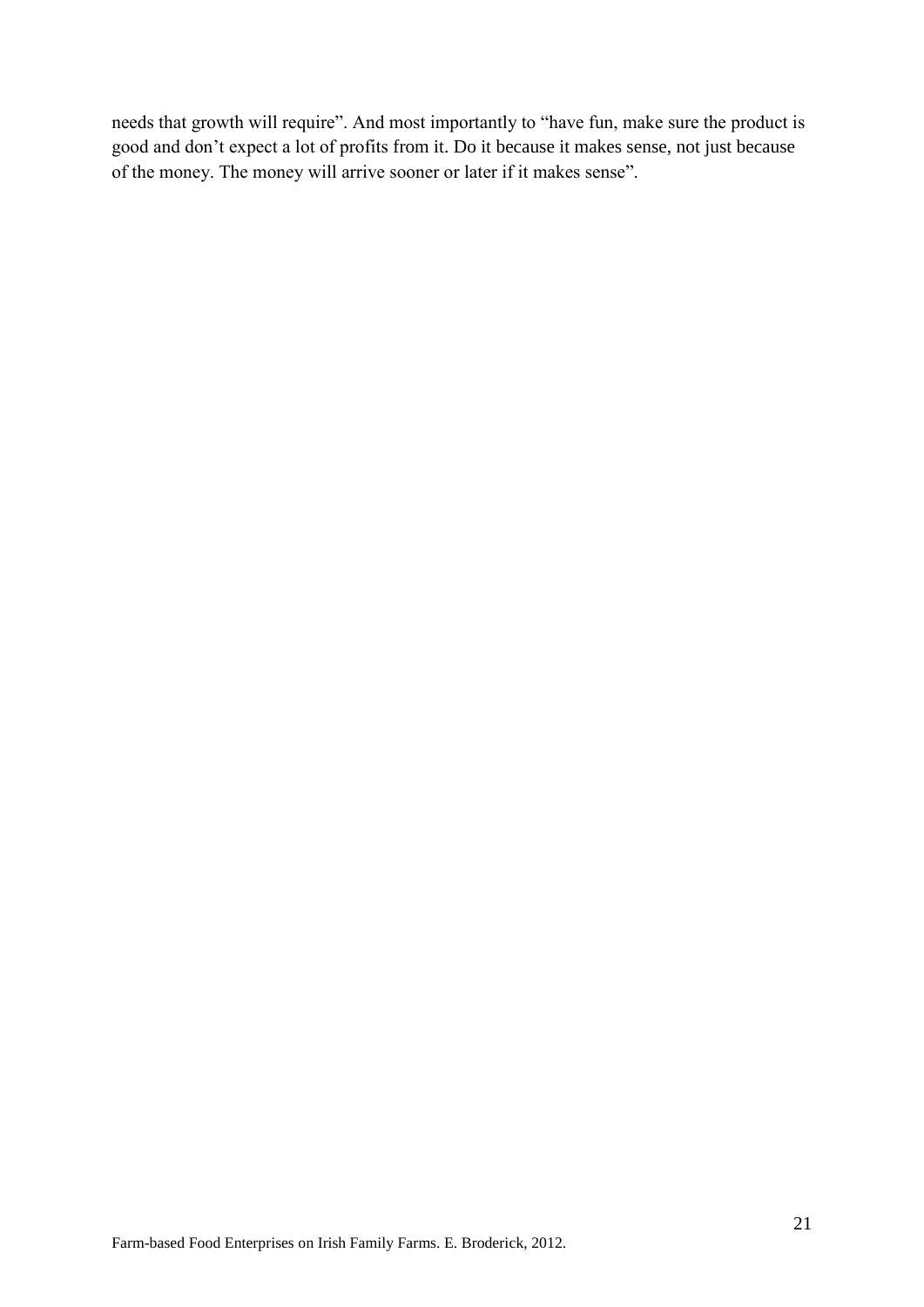#### **Dicky Willems of Coolea Farmhouse Cheese, Coolea, Co. Cork**



Dicky Willems produces Coolea Farmhouse Cheese in the beautiful moutains of Coolea in West Cork. Dicky's mother Helene began making cheese in Coolea in 1980. Having moved from Holland to West Cork in 1978 Dick and Helene Willems began farming in Coolea. Dick had planned to have sheep and was interested in a quality of life which allowed time for family and children in rural Ireland having left a hectic life running his catering business in Holland. Helene soon noticed that there was only cheddar type cheese available in the shops and a lack of Dutch type cheese and began to make some

cheese for her family and her friends. Her friends and family loved her cheese and through a chance meeting with Horgans Distributers in the local shop, her cheesemaking became a business. Helene began to sell the cheese to the general public and distribute through Horgans Distributers and in 1986 moved from making 30Kg/day to 80Kg/day. With the purchase of a new vat and equipment to enable the expansion came a bank loan, so sales of the cheese were stepped up to make the repayments.

In 1991, son Dicky came back to the farm to make cheese and his mother Helene retired from cheesemaking in 1996, Dick senior availed of the early retirement scheme in 1998 and is now leasing his land. With 57 acres and only 25 acres of arable land, additional milk had always been purchased to make Coolea Cheese, and in 1998 Dicky decided to stop milking and purchase all milk used for Coolea Cheese. Dicky secured a relationship with two local suppliers, each one supplying at a different time of the year.

Coolea Cheese is only made from the milk of grass fed cows so all production takes place from the beginning of February to the middle of November. Coolea cheese is now made with pasteurized milk and using natural rennet. Cheese is sold at two and a half months maturation up to a beautifully matured cheese which can be up to 3 years old. Dicky says "I think the milk is very very important to the flavour of cheese" and, as he explains, how after 6-7 weeks it is not the starter that plays the key role in the flavour of the cheese but the rennet, his immense understanding of the science of milk and cheese becomes apparent. However, Dicky explains that although he has taken training courses in HACCP and microbiology, his knowledge of cheese and cheesemaking has all been learnt from his mother.

When asked if owning your own cheesemaking company is a way of life/lifestyle rather than a business, Dicky would be clear that Coolea cheese is operated on a strict business model. "Margins are tight and all is dependent on milk prices, sales are great at the moment". Coolea Cheese is operated on an excellent business model which has enabled them to become one of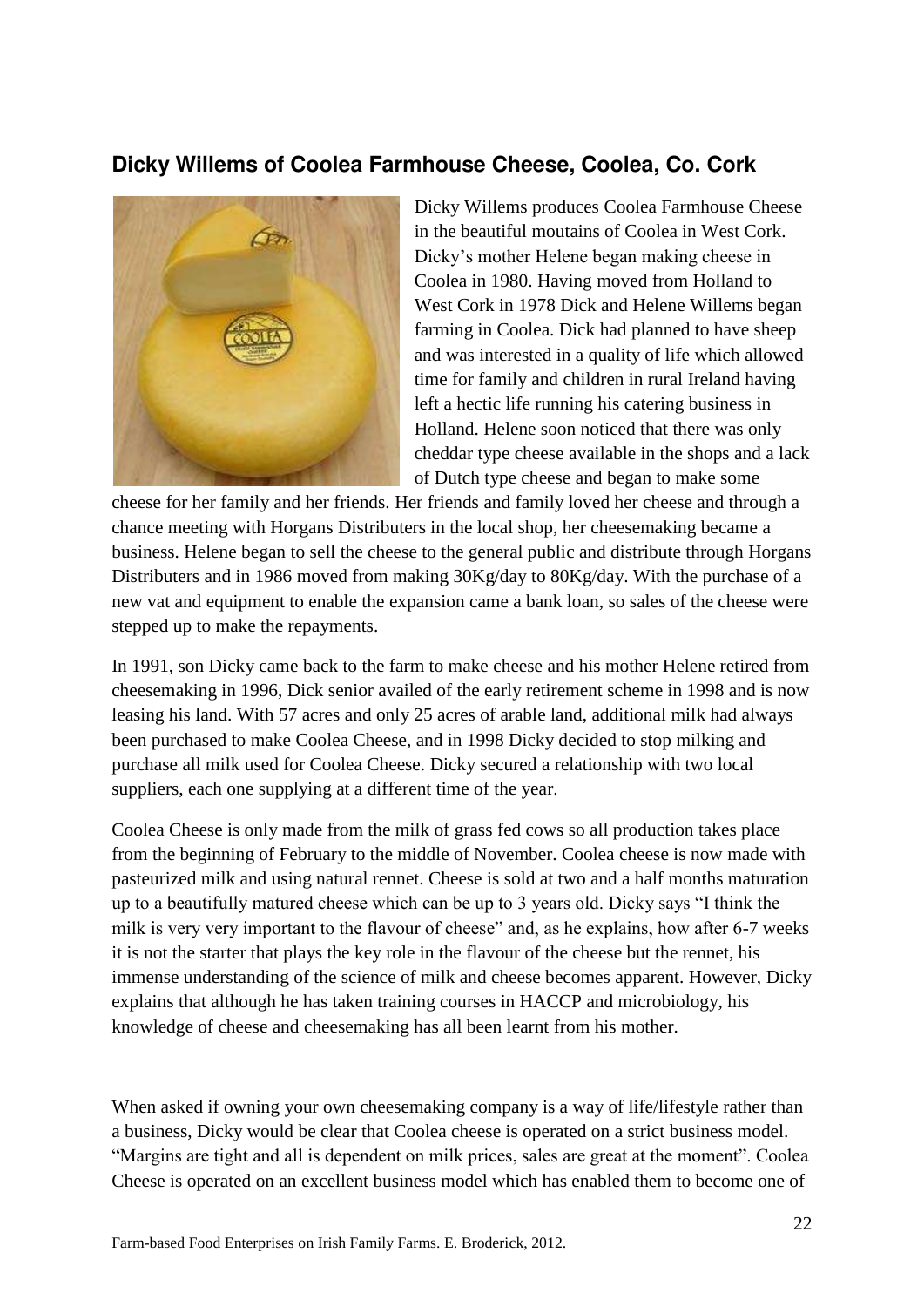the best know and most acclaimed of the Irish Farmhouse Cheeses. Most of the Coolea cheese is sold through distribution and wholesalers, as the time involved in dealing with retailers individually would be overwhelming. Main distributors such as Sheridans Cheesemongers, Neals Yard and Horgans distribute Coolea Cheese to outlets large and small across Ireland, the UK and worldwide. Dicky explains that it would be great to be able to sell directly to the consumer at farmers market and believes this is a great way to operate for small producers. "If you can stay small and sell direct you make a nice profit". Coolea find that excellent support is offered to small producers by Bord Bia. The marketing and UK trips that are organized are excellent.

The real negative of the job is that it is very physical work, Dicky now has problems with his back and says his mother also suffers from back ache. Dicky's daughter is showing great interest in the cheesemaking. However, he would prefer if she had a less physical career. Also the work is very intense, with 25,000kgs of cheese to be minded in October as mature cheese requires a lot of care and a lot of stock must be carried. Although he has employed



cheesemakers in the past, Dicky is always present for the cheesemaking process himself, as he believes you must be present to guarantee the flavour of the cheese. So delegation is only minimal. His wife, Sinead, now helps with administration within the company but margins are too small to have large staff numbers. Working from home is a great way of life but although he does not milk cows, cheese must be cared for seven days a week. But it is more of a way of life, just like farming. The

immense care and passion that the entire Willems family has for Coolea Farmhouse cheese is very obvious – it's what this family do and do very well. It's the great feedback from people when they say they love your cheese that makes it all worthwhile says Dicky as he concluded with "I love my life at the moment".

#### **Case Study Summary**

Looking at three very different food businesses operating at different levels with very different products, one would expect that there would be very few common themes. However, it is apparent form these interviews that food producers are very similar, not only in the challenges and obstacles that they meet but also in the passion and love they have for their products. All producers interviewed found margins very tight and access to finance very difficult, but all loved what they were doing and really felt the balance sheet was secondary. It seems apparent that for the food producers being in business purely for the profit is not a working model that is considered. One must love what one does and be proud of the product which is produced.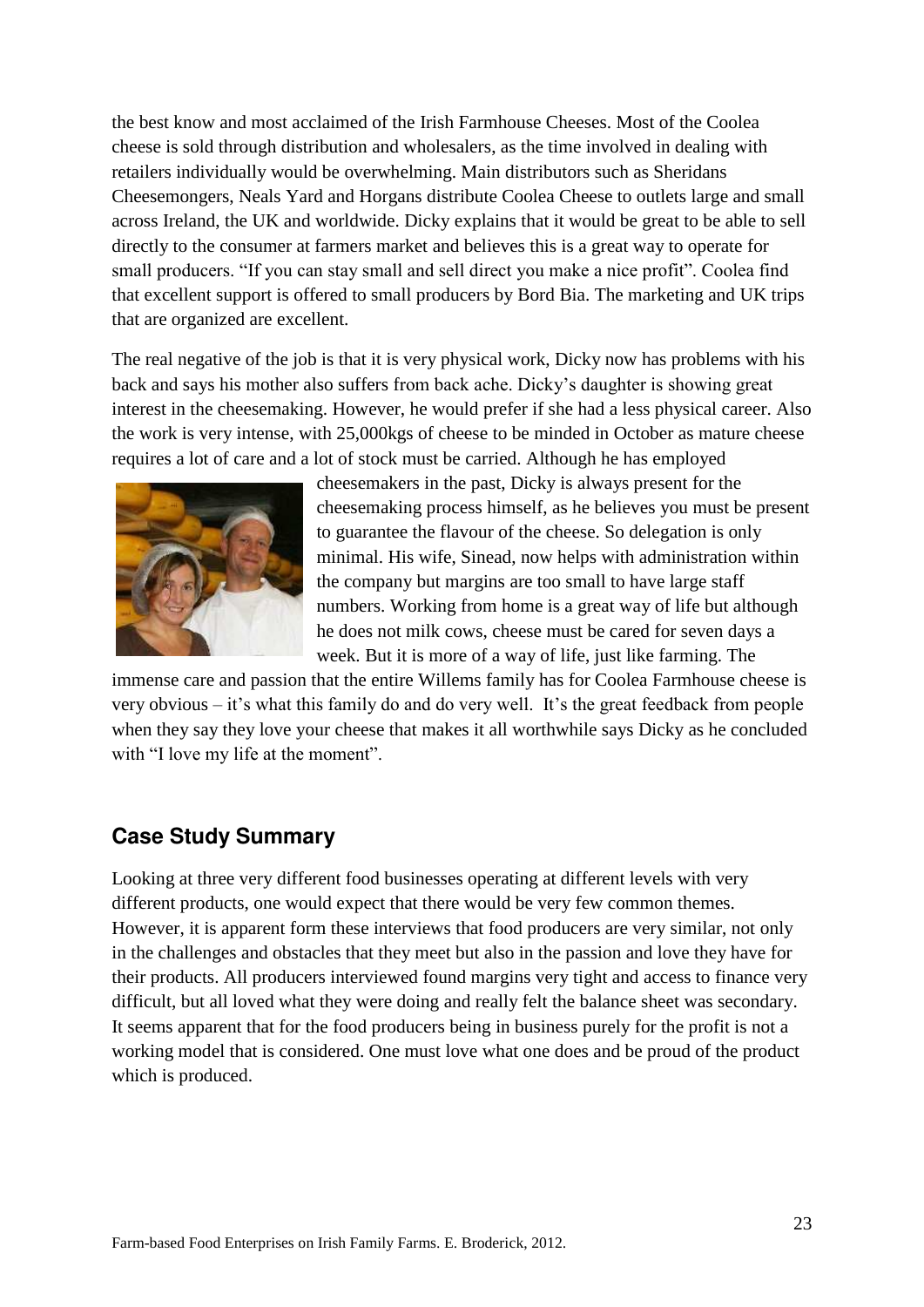# <span id="page-23-0"></span>**Innovative Marketing Models for Farm-Based Food Enterprises**

The development of family-farm food production requires a shift in the position of farmers in the food chain whereby farmers have a much more direct interaction with consumers in the marketplace. To that effect, new marketing approaches should be considered by participants to enter high-value added markets, which capitalise on a growing number of consumers wanting high-quality products from farms promoting sustainability, traceability and diversity. A number of routes to market and marketing models are discussed in this chapter.

#### <span id="page-23-1"></span>**Farmers' market**



**Figure 2: Eilish with John Bowman, RTE broadcaster, at the Farmers' Market Conference 2007**

Farmers' markets are a recent and significant development that is rekindling the old tradition of fair days and country markets where people come to sell fresh farm, garden and home produce and handcraft. In more urban areas, daily market stalls selling fruit, vegetables and flowers bought from wholesalers can still be found.

Markets where farmers, growers or producers (usually from a defined local area) sell their own produce direct to the public have experienced phenomenal growth in the last decade. It is difficult to arrive at a precise number of markets – new markets are continually appearing (and occasionally disappearing), some markets are seasonal and some are associated with festivals or events – but there are at least 120 running at any one time (Moroney, 2009)

Farmers' markets have provided consumers with access to fresh local produce and a forum in which to build relationships with the people who grow or make their food. Markets have also contributed to urban regeneration, helped build community interaction in suburban areas, contributed to the tourism mix and helped revive local shopping in towns and villages. In tandem with the renewed interest in direct marketing amongst farmers has been a perceptible shift in consumer demand for the kind of retail experience provided by farmers' markets (Moroney, 2009).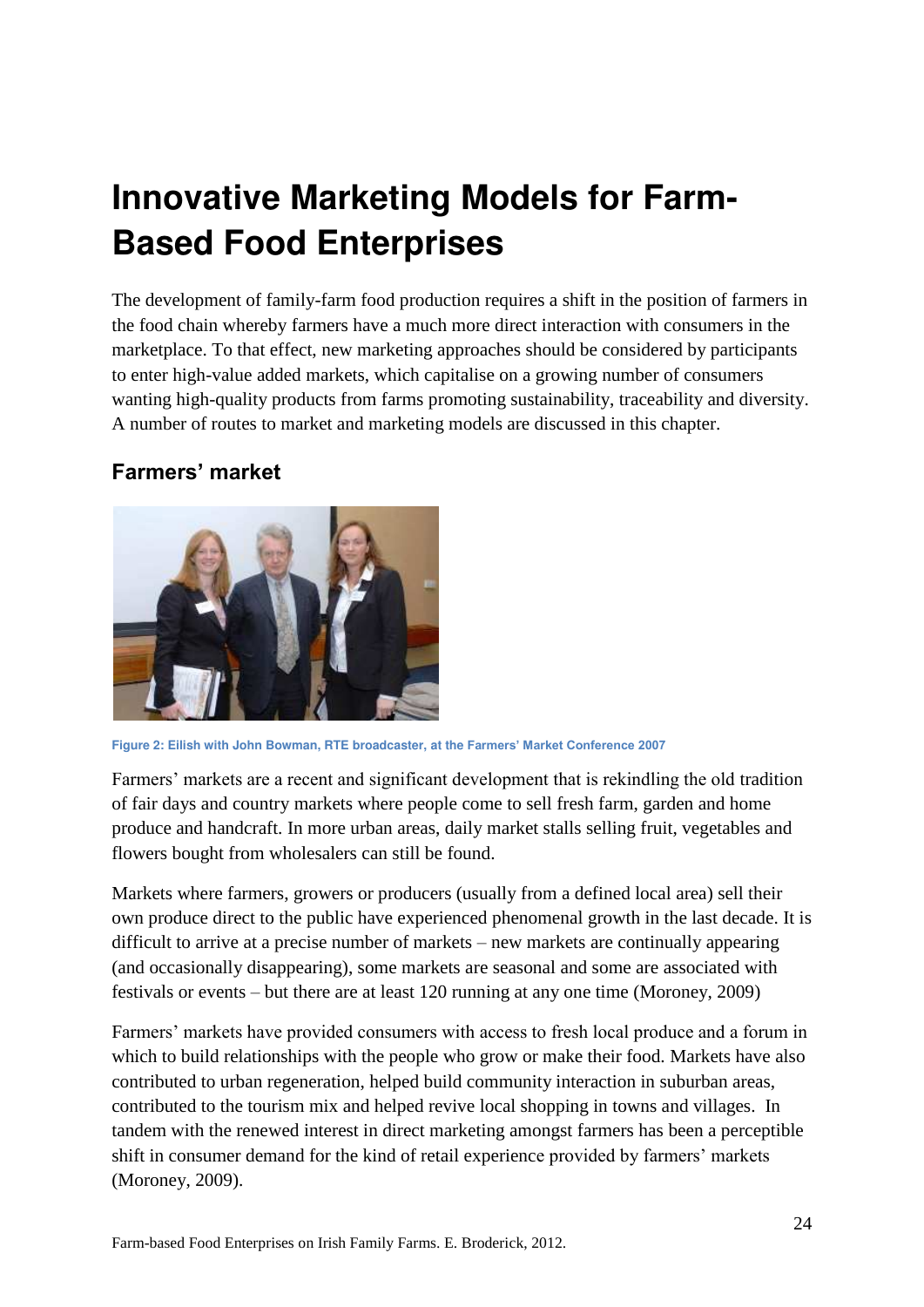The growth of farmer's markets in Ireland over the past decade has been quite extraordinary. The total annual food and drink sales for all markets registered with Bord Bia is estimated at  $\epsilon$ 25 –30 million with sales in summer season typically exceeding the winter season by 15-20%. A Teagasc survey of food producers at 17 of the 142 farmers' markets in Ireland showed that the respondents were extremely positive about the long-term viability of farmers' markets. Eighty per cent (80%) of traders consider farmers' markets as their key sales channel.

The markets help to forge links between local food producers and the public. For small producers in particular these markets help to increase turnover and can give a greater control over pricing. Farmers' markets are also an ideal way to test out your ideas at low cost and low risk.

A number of key issues that were discussed at the Farmers' Market Conference in Athlone in 2007 are still very pertinent today (Moore, July 2007):

- Farmers' markets are an important and growing part of the retail landscape, both from a rural development and consumer perspective;
- There is a need for local authority consistency in relation to their treatment of and work with farmers' markets, from a planning, licensing and health inspection point of view;
- Farmers' markets would greatly benefit from having facilitators employed to manage and promote them;
- There is a need for more engagement with and constructive co-ordination among key stakeholders, notably in the area of health and safety. It was recognised that farming organisations such as the IFA should be more proactive in supporting farmers' markets.
- Farmers' markets need to provide high quality produce with authenticity, with a strong presence of local food producers, and should be aware the benefits of more professional presentation;
- The range of consumer wishes need to be understood and integrate in the offer: quality, naturalness, simplicity, cheapness, contact with local people and local food, variety and more.

In the UK, FARMA - the national farmers' retail and markets association, has introduced a certification scheme based on three elements: certification of farmers' markets; verification of producers; diploma for farmers' market organisers/managers. To be certified by FARMA, the farmers' markets have to either have farmers selling the produce or they must follow the FARMA guidelines (stallholders sell only their own products; principal stallholder is involved in production; produce must be from the locality). Currently they have 230 farmers' market members (Gareth Jones, 2007).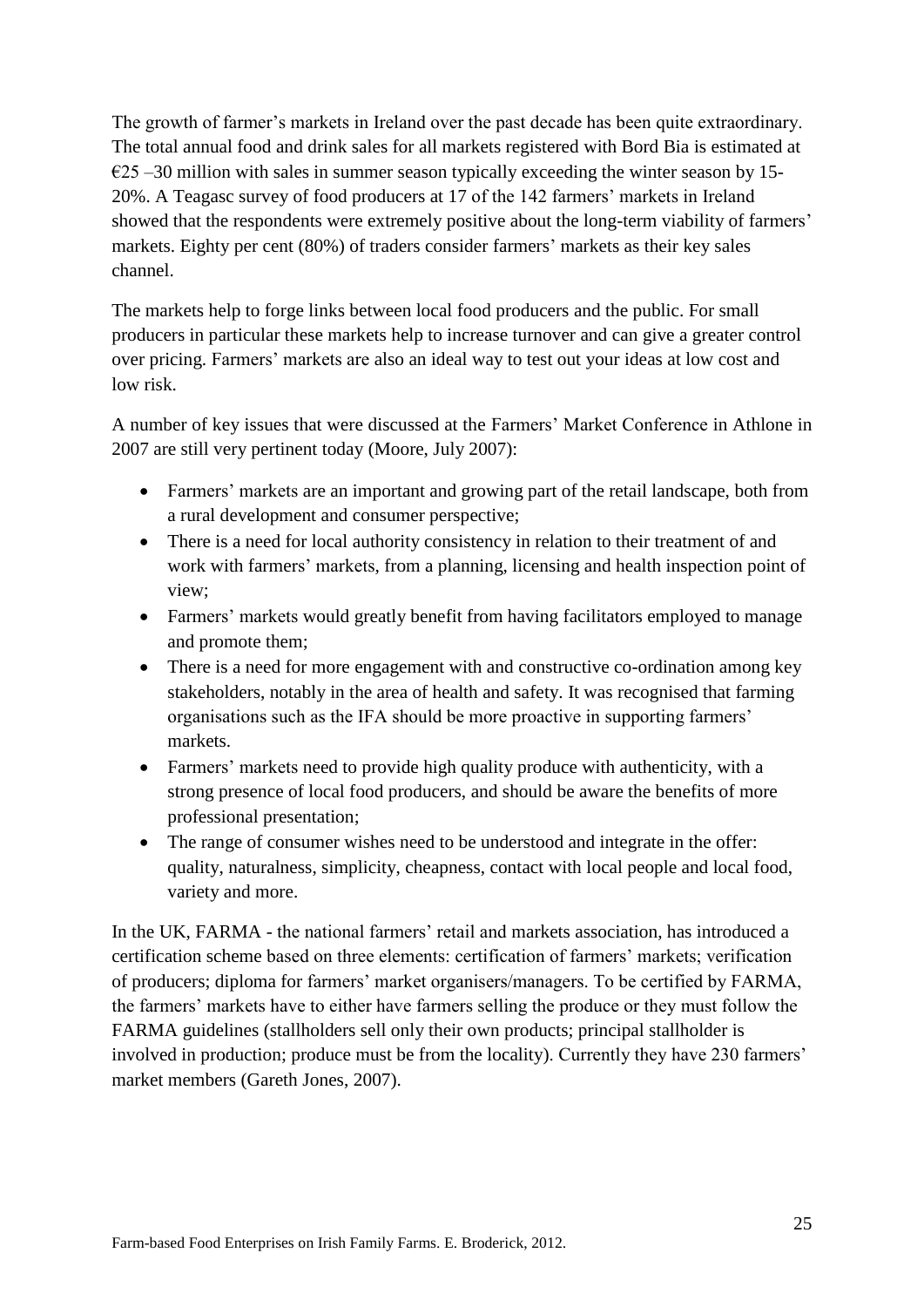## <span id="page-25-0"></span>**Agritourism and Farm food**

**Agritourism**, as it is defined most broadly, involves any agriculturally-based operation or activity that brings visitors to a farm. Agritourism has different definitions in different parts of the world, and sometimes refers specifically to farm stays, as in Italy. Elsewhere, agritourism includes a wide variety of activities, including buying produce direct from a farm stand, navigating a corn maze, picking fruit, feeding animals, or staying at a B&B on a farm (Wikipedia).

Tourism is a very important sector of the Irish economy and was worth  $\epsilon$ 6.4 billion in 2008 (Bord Bia). Yet, agritourism is little developed here. Considering that 27% of tourists spend is on accommodation, 16% on food and 16% for travelling in rural areas, tapping in this combined revenue source with a tourism offering based at the farm offers very significant opportunities for farmers.

The most appealing activities for tourists in Ireland stand as heritage, natural amenities and sports. Food has a lower priority when it comes to the primary purpose of visits. However, there is an opportunity to improve the Irish food experience and stimulate further demand from a 'food in tourism' perspective. According to Tracy Coughlan of Failte Ireland, we should "build on the strength of our food export market, the success of our drinks industry and the powerful blend of Ireland's renowned hospitality, unique culture and green natural environment to unlock the opportunity 'food' provides" (Coughlan, 2009).

Farmers who have included agritourism in their farming operations in other countries are discovering that tourists are prepared to spend large amounts of money on vacations in rural areas. In addition to meals consumed on-site, tourists purchase locally prepared meats, cheeses and jams, honey, baked goods, and crafts. In most cases, agricultural production remains the primary activity of the farm and agritourism is a secondary activity that adds value and marketing opportunities to the farm's crops and livestock production.

The author suggests that a number of simple steps can be undertaken by family farms to tap into agritourism. Investment in road entrance to allow for coach/bus access, car parks and picnic and toilet facilities can be looked at by farmers over a long term plan with the income from each year paying for each forward step of the long term plan. Teenage children and other family members can be brought on board to help out on tour days and family pets/farm walks. A welcome cup of tea can be incorporated to make the visit more memorable. With good online presence and correct information supplied to tourist offices and tour operators, bookings will begin to grow. This income from the tourism aspect can greatly help to supplement the income from the family food production enterprise.

Food Festivals are a growing attraction in Ireland. In 2008, over 18 festivals were held around the country with the focus being on food such as the Terra Madre convention in



Waterford, the Listowel Food Fair, etc.

Good Food Ireland is an innovative platform to promote local, artisan food to an international audience. It was founded by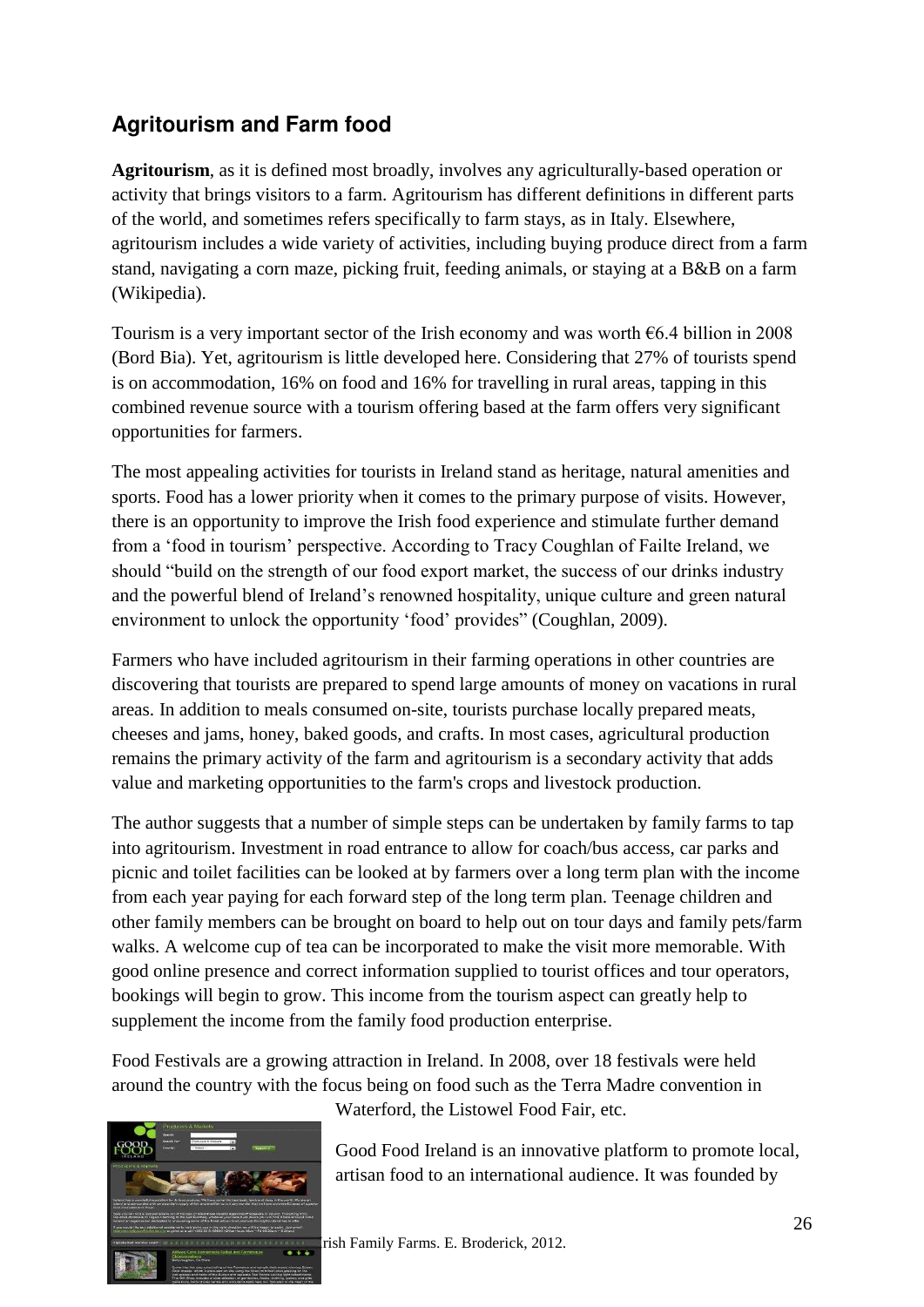Margaret Jeffares in November 2006 and is the only industry group with an all-island food tourism strategy. Good Food Ireland was founded to endorse and promote these places committed to local food and to link the food producer, farmer and fisherman with the hospitality sector. It co-operatively markets its membership network and the people behind the food to the international and domestic tourist so as to drive Ireland forward as a food tourism destination. "Agriculture and Tourism the two primary economies in Ireland have so much potential if they could only come together more" says Margaret Jeffares of [www.goodfoodireland.ie.](http://www.goodfoodireland.ie/)

### <span id="page-26-0"></span>**Farm Shops**

Farm Shops can range from a temporary stall selling seasonal products to a full-scale, fulltime mini-supermarket. A farm shop can be an effective way to add value to farm produce. The growth of these markets reflects changing consumer preferences for fresh locally produced foods and an interest in how it is produced, in freshness and in traceability.

To be successful, farm shops should sell produce all year long and a strong commitment is needed. Continuity of product lines is essential. Location is important and car-parking facilities should also be available. Compiling client lists is recommended for promotional purposes and cultivating relationships with existing clients to ensure repeat business and loyalty. The produce sold will depend on the type of farm, but usually include fresh meat, dairy products, fruit and vegetables, bakery products, jams etc. It is very important to become specialised and offer something different, as most people won't travel further and pay extra for products that can be bought in their local supermarkets (Teagasc, 2006).

## <span id="page-26-1"></span>**Community Supported Agriculture (CSA)**

Community-supported agriculture (CSA) is a food production and distribution system that directly connects farmers and consumers. Consumers buy "shares" in a farm's harvest in advance. A CSA in essence is a mutual commitment, typically on annual basis, between food producers and consumers. A CSA fosters a partnership between a farmer and the members whereby we share both the rewards and also the challenges that independent farmers face every year.

In 2010, a community group together with a local organic farmer decided to establish a CSA scheme in Skerries, Co. Dublin. The CSA is based on the following commitments from members (Mcmenamin, 2011):

- Commit to the farmer for the whole season, paying monthly upfront at an agreed price;
- Accept whatever is in season;
- Collect the box at the farmers stall in the local market: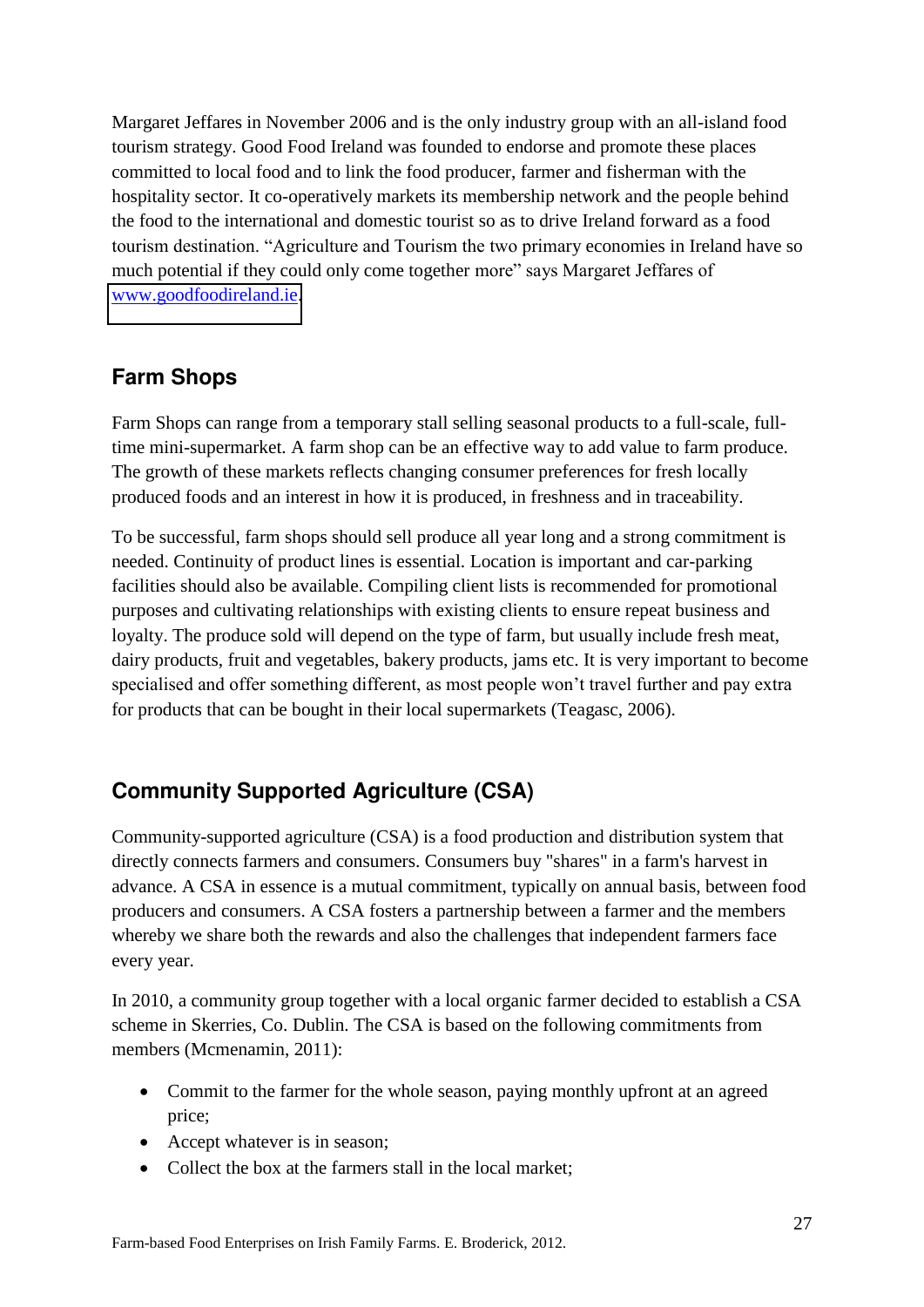- A Core Group works with the farmer to ensure the project working well;
- Voluntary help on the farm whenever possible.

The farmer's commitments are to:

- Supply a box of organic in-season vegetables weekly
- Farmer will take all reasonable care against crop failure but members accept the inherent risks in farming
- Farmer will pack and provide the weekly box at the farmers market
- Farmer will facilitate four farm visits a year

According to Rosaleen McMenamin from Skerries Transition Town and representative of the Skerries CSA group, a number of lessons have been learned:

- "A farmer open to trusting a new relationship with his customers is key, and members' commitment to a new relationship with the farmer and his farm is key;
- We, as consumers, were clueless about the amount of work involved -organic farming is hard work and we need to ensure to invest our time at key points in the season to make this work.
- All positive feedback from members to date! Everyone loves the food and is really happy to be part of Community Supported Agriculture."

## <span id="page-27-0"></span>**Food Groups**



A food group consists of a group of people who regularly bulk buy organic and/or local food together. Such buying groups are run by the community for the community, they aim to supply produce at more affordable prices than other outlets, and are often run on a not-for-profit basis. They generally rely on the support of volunteers, either in the day-to-day running or on the committee of the group. They can be initiated by common interest groups such as

neighbours, school parents, workplace colleagues, etc. They can also cover a range of products e.g. wholefood, vegetables, meat, etc. This is an exciting new direct producerconsumer trading model which relies on a suitable infrastructure, distribution and ordering systems – and lots of enthusiasm and commitment from its members.



In Reading (UK), the [True Food Coop](http://www.truefood.coop/) is a medium scale example with over 300 members and involving 1200 households. It is active in 3 community markets and has a large shop; it is run by four

on Irish Family Farms. E. Broderick, 2012.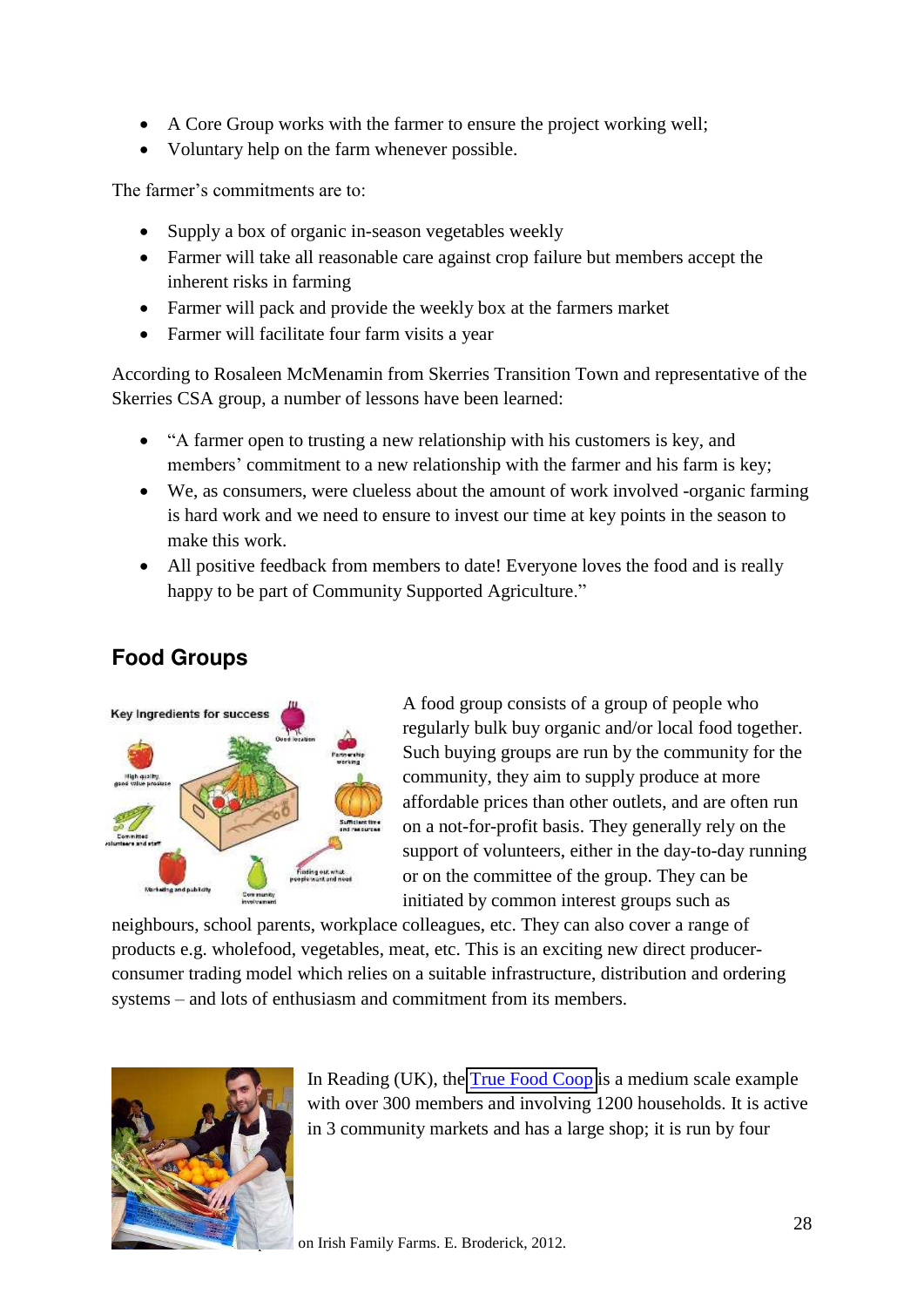members of staff supported by teams of volunteers. There are 1300 product lines and the annual turnover is £350,000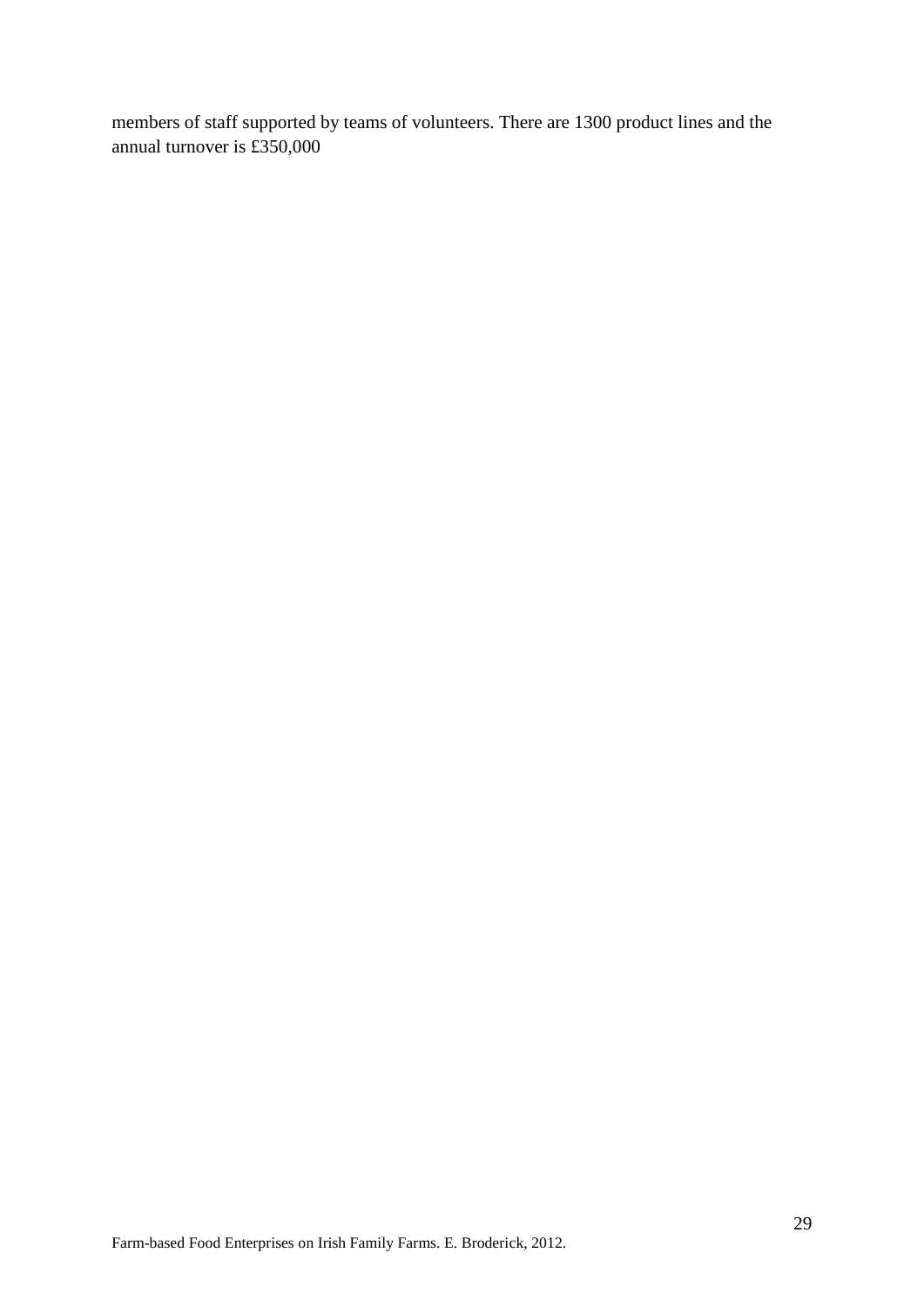# <span id="page-29-0"></span>**Assessment of support framework for farm food businesses**

In this chapter, the support framework available from public and private bodies for farm artisan food producers is reviewed. Key weaknesses are identified and recommendations are made to address these.

## <span id="page-29-1"></span>**Food hygiene & safety**

Food hygiene and safety are key issues for any food producer in that any break of safety standards may have disastrous consequences for the consumers, the producer and the associated supply chain. Food hygiene and safety standards impose significant obligations for food businesses, such as:

- Requirements on the premises where the food is produced and packaged;
- Development and implementation of a Food Safety System based on the principles of HACCP – Hazard Analysis and Critical Control Points;
- Registration with regulatory agencies (HSE, DAF, DCMNR, local authority, etc.) and submission to an inspection regime;
- Training of personnel handling food;
- Labelling, traceability, etc.

From the point of view of farm-based food processors, the food safety legislation can be perceived as a real barrier to business development:

- Cost of setting up new processing premises when existing premises (e.g. family kitchen) are not compliant e.g. for processing dairy or meat products;
- Mind-boggling complexity of the legislation, use of inadequate language in official documentation (standards, forms, etc.), difficulty to keep up-to-date;
- Time-consuming and endless paper trail, delays in administrative processing of paperwork, etc.;
- Difficulty in communication with inspectors, lack of understanding of food processes by officials, etc.;
- Inadequacy of certain aspects of regulation (often transcribed from EU wide legislation) with regard to local specialties, traditional practices, etc.;
- Expense and time requirement of attending training courses;
- Cost of food waste disposal, sometimes difficulty in accessing suitable waste disposal services in isolated rural areas.

The following proposals can help address these barriers: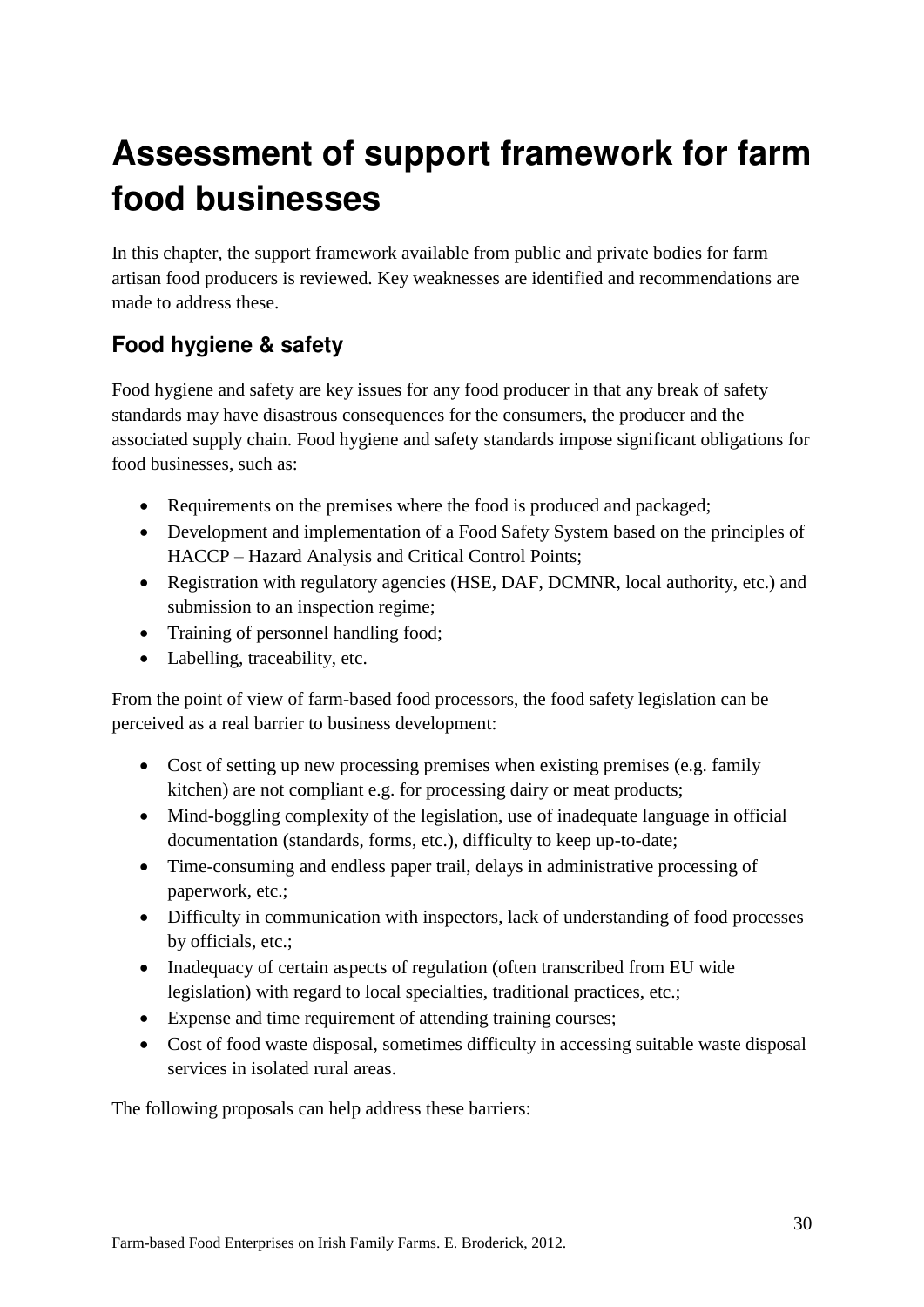- Continue the work of the Artisan Food Forum run by the Food Safety Authority of Ireland (FSAI) as an important platform of communication between officials and artisan food producers and other stakeholders;
- Replicate the HACCP Work Book for Farmhouse Cheesemakers concept for other types of artisan foods with a view to facilitate compliance in other sectors.
- Provide technical and financial assistance for the adaptation or creation of new food processing facilities on farm.
- Reduce start-up costs by making available state-of-the art shared processing facilities for small processors, reducing risk inherent to the initial development period.
- Co-ordinate 'one-stop' shops for information and advice in relation to food safety with specialist knowledge available for specific food sectors.
- Simplify compliance process, avoid duplication between official agencies and rationalise paper trail.
- Ensure high quality, practical and cost-effective training is available locally in rural areas. Encourage peer support through artisan food forums (including online) and networks.

A recent [survey](http://www.fsai.ie/news_centre/press_releases/small_food_businesses_survey_060312.html)<sup>3</sup> carried out by the FSAI among small and medium food business shows a mixed attitude with regard to the safety regulations and their dealings with the FSAI. "While 1 in 3 (32%) small food businesses find food safety regulations the most demanding and onerous tasks, nearly 3 in 4 (72%) believed that these regulations helped their business by building consumer confidence. The survey also showed that 80% of these businesses emphatically trust the FSAI to deal with businesses fairly."

## <span id="page-30-0"></span>**Funding**

Public funding is a key instrument to support farm artisan food producers in order to reduce the investment barrier to setting up or expending operations. Funding support should target a range of needs such as capital investment (for premises, machinery, adaptation of primary production, etc.), research and development, training and marketing.

Financial assistance should be provided through a variety and flexible mechanisms, tailored for the needs of farm food producers at different stages of their business development, such as: subsidies, low interest loans, micro-credits and tax relief.

Application procedures should be simple and straightforward, with minimum red-tape and fast turnaround. Eligibility criteria should set minimum standards and application assessment should maximise chances of success, but procedures should be fair and transparent. Terms and conditions should be practical and avoid being so restrictive or prescriptive as to constrain innovation.

<sup>&</sup>lt;u>3</u><br><sup>3</sup> See <u>http://www.fsai.ie/news\_centre/press\_releases/small\_food\_businesses\_survey\_060312.html</u> for details.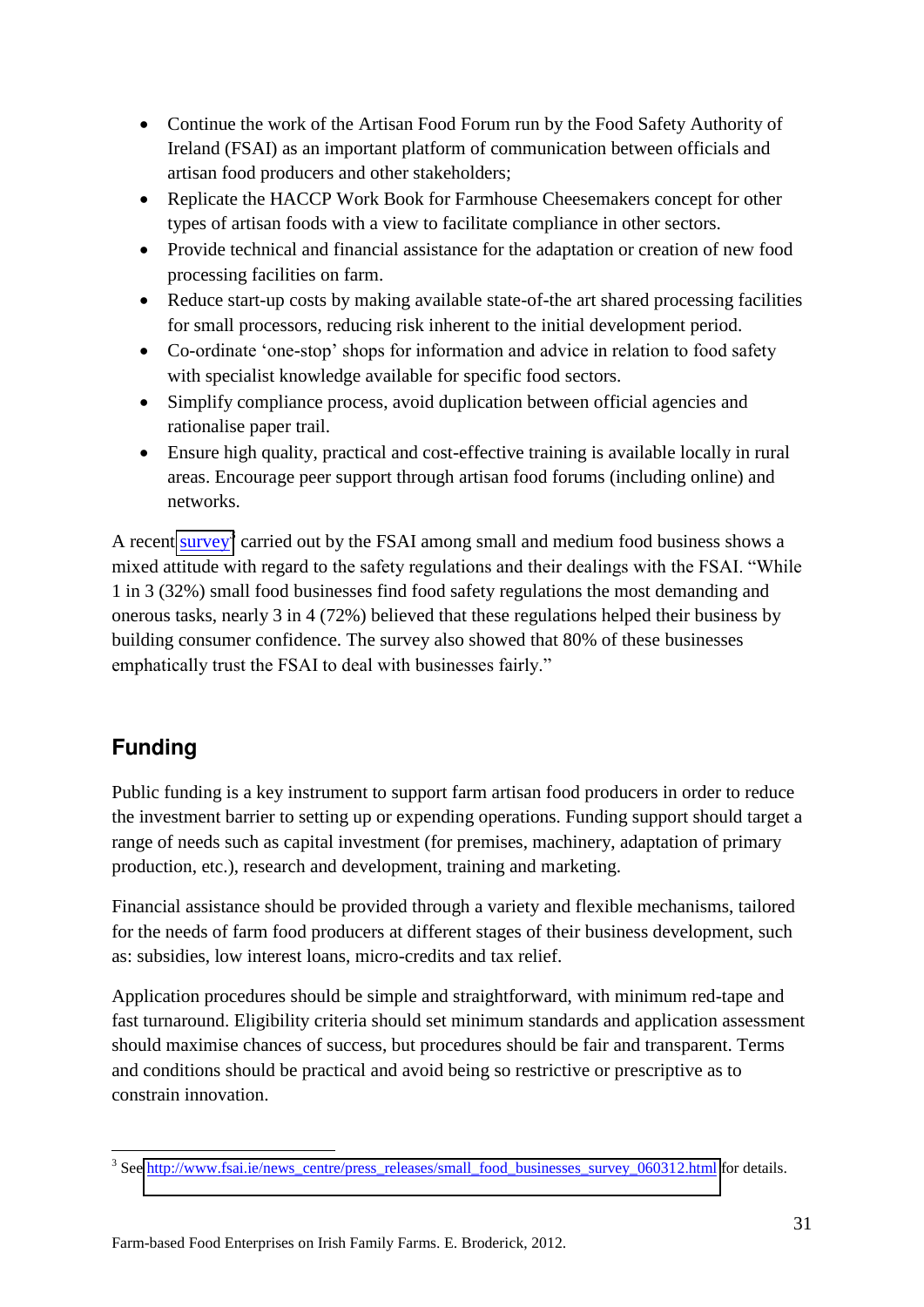Co-ordination and communication between funding agencies should take place with a view to avoid duplication, or certain types of target groups or initiatives 'falling between the cracks'. Reliable and user-friendly information and advice should be accessible, preferably locally.

The Rural Development (LEADER) Programme 2007-2013 is an important source of funding in that regard and is generally administered via the regional Development Partnerships. The programme is part funded (55%) by the EU through the European Agriculture Fund for Rural Development and by the Irish national exchequer (45%). The overall objective for the programme is to improve the quality of life in rural areas and encourage diversification of the rural economy.

### <span id="page-31-0"></span>**Skills development**

The educational profile of the Irish labour force has increased significantly over the last decade and has transformed Ireland into a leading knowledge-based economy, with a highly skilled and flexible labour force. However, the decline in agricultural employment can be linked to higher educational attainment because of the deficiencies of high-skilled employment opportunities in rural areas.

In a recent study of the Expert Group on Future Skills Needs<sup>4</sup>, it was found that a total of 121 food and beverage related programmes were delivered across 20 colleges over the 2008 / 2009 academic year. There are currently another 114 programmes and interventions offered by the development agencies and representative bodies (Teagasc, FÁS, Bord Bia, Skillnets, BIM, Irish Exporters Association and Enterprise Ireland). This would seem to suggest that the educational needs of the artisan food sector can be met with the current offering.

However, development agencies who would typically be the primary providers of training to artisan food producers have identified the following gaps in the training provision for the food sector:

- Research & development, new product development and renovation for SMEs;
- Upskilling of operatives specifically in relation to basic numeracy and literacy, continuing performance improvement and lean and supply chain management skills;
- Commercial awareness and business skills for owner and managers in SMEs;
- Suite of relevant skills for dealing effectively with large multiples;
- Financial, commercial and business acumen across all functional areas;
- Succession and second tier management development.

While it is recognised that these gaps are being addressed by the agencies, every effort should be made to accelerate this process, even in a context of constrained resources. The training offering should also recognise and adapt their curriculum for the fact that primary producers (farmers, fishermen, etc.) have lesser educational qualifications and have basic educational

 4 Forfas Expert Group on Future Skills Needs, 2009. Future Skills Requirements of the Food and Beverage Sector.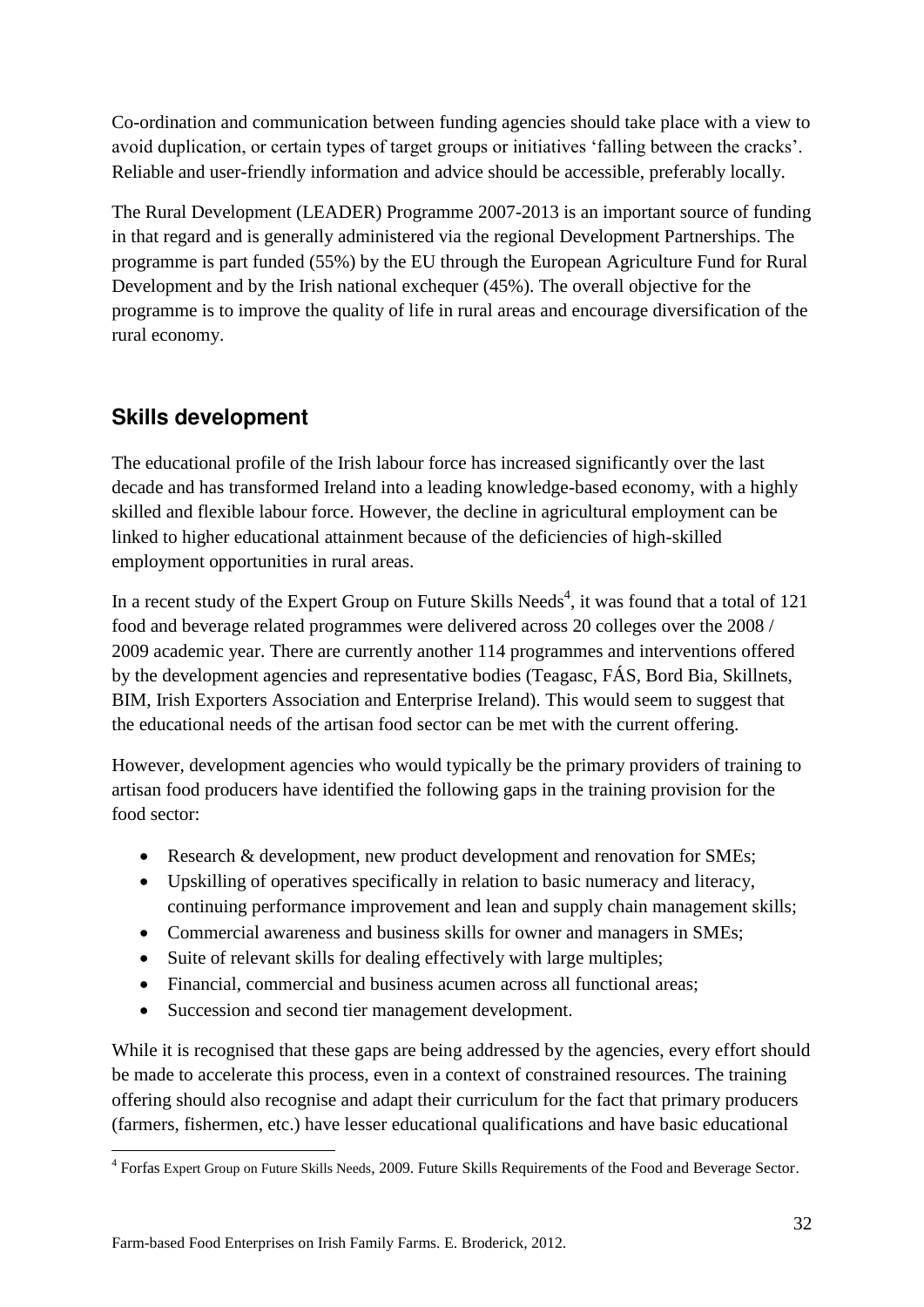needs (numeracy, literacy, etc.) to be addressed. Farm enterprises might also have limited financial means and time to access training opportunities and the government must find the most cost-effective and efficient way to subsidise small producers in their training endeavours.

While the third-level education sector traditionally doesn't cater for the needs of primary food producers, the Food Industry Training Unit at University College Cork has proven exceptional in the courses offered for the food sector in Ireland. It provides training and promotes linkages which support transfer of know-how and innovation towards the artisan food sector.

Rural Food Skillnet is a good practice example of focussed training for small food producers, offering low cost, practical training in the Republic of Ireland. The Rural Food Skillnet can negotiate and organise the delivery of business improvement programmes that are cost effective. It is funded by member companies and the Training Networks Programme, an initiative of Skillnets Ltd funded under the National Training Fund through the Department of Education and Skills. The network is promoted by the Rural Food Training Network Ltd. and managed by North & East Kerry Development, an integrated local development company based in Listowel.

### <span id="page-32-0"></span>**Specialist Advisers**

In addition to training, farm-food producers need ongoing technical and business development support. While this has traditionally been provided by state agencies such as Teagasc, the brain drain currently affecting these agencies has had a direct impact in the availability of specialist advice. Years of experience and working relationships with these advisers, who were often a pivotal 'one stop shop' for advice, is being lost and not replaced.

#### <span id="page-32-1"></span>**Market Development Support**

Artisan food producers, and particularly farm-based ones, face significant challenges and need support in bringing their product(s) to market and expending their market. Market support by development agencies and other groups, among other things, should take the form of common branding, networking and clustering.

#### <span id="page-32-2"></span>**Regional Branding**

Regional branding initiatives can enhance consumer recognition of a distinctive regional proposition within local and non-local markets. Equally, producer groups can form a common brand to sell their product through joint marketing initiatives. Such branding initiatives are also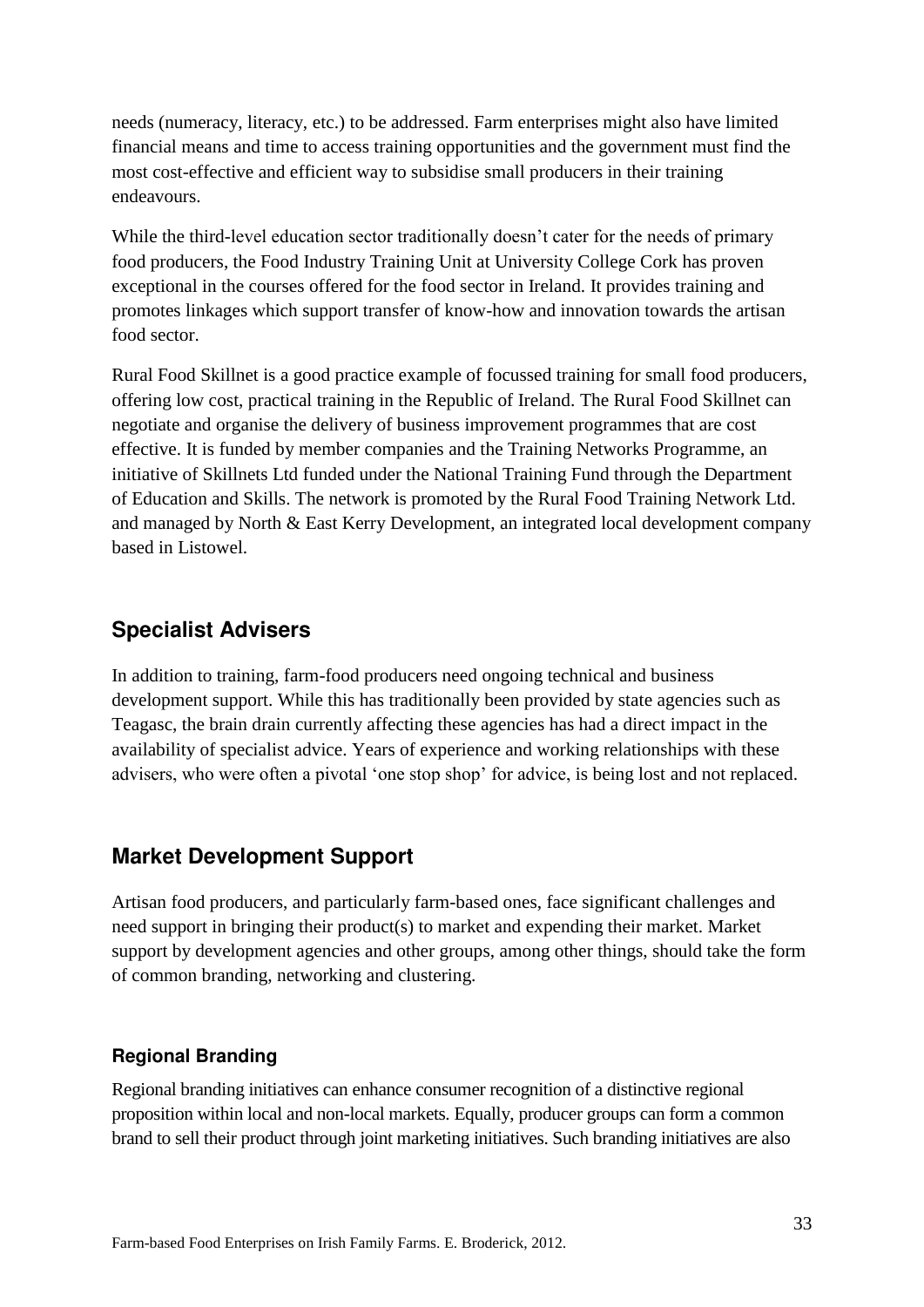possible vectors for clustering other activities such as networking, quality management, research and development.

The Fushia Brand in West Cork is one of the most successful examples of regional branding in Ireland. The brand, founded by the West Cork Development Partnership (WCDP) and launched in 1998, currently involves the Partnership in working relationships with 45 local producers in a variety of food sectors, and 160 accredited enterprises. It was set up to enable local food and tourism businesses to exploit and develop the competitive advantage offered by a strong regional identity. It provides an infrastructure to network various development/public agencies and commercial enterprises with the objective to support enterprise development, market development and product promotion. The WCDP found that the economic value of the brand, its associated activities and accredited enterprises generated  $€106$  million, of which  $€69$  million remained in the region to generate an  $€89$  million economic contribution for the West Cork economy in 2005.<sup>5</sup>

'Taste Kerry' is another example of regional branding promoting the rich food heritage of Co. Kerry. The initiative harnesses the power of collective marketing bringing together a number of food initiatives throughout the county. The goal of Taste Kerry is to "become an iconic food brand and with the support of local consumers, trade buyers and food producers".

#### <span id="page-33-0"></span>**Clustering**

Clustering initiatives in the artisan food sector resonates strongly with the regional branding initiatives discussed above in that it allows groups of producers and other stakeholders to work together to solve particular problems and add value to their individual businesses by achieving critical mass.

In the 'Review of Enterprise Support in Rural Areas'<sup>6</sup>, the greatest implication of clustering was found to be the facilitation of integrated and co-ordinated relations and linkages within a business network. "Where firms interact with one another, spill over effects occur and this fosters knowledge transmission within the network. This type of engagement is especially beneficial to small (and therefore also rural) companies whose internal innovative capacities may be limited. Engagement with each other assists the collective learning of the firms in the cluster and leads to 'untraded interdependencies', i.e. there is no traditional commercial activity but a formal or informal network may be created".

One such example of how networking and shared resources can overcome start-up problems for SMEs is the use of central production hubs. Central production hubs offer the necessary infrastructure that lowers the expense of a shared business facility and can incorporate onsite advice, support and business assistance.

 5 West Cork Development Partnership. (2008). Rural Development Programme 2007-2013. Submission to the Department of Community, Rural and Gaeltacht Affairs. p76

<sup>&</sup>lt;sup>6</sup> Department of Community, Rural and Gaeltacht Affairs, 2004.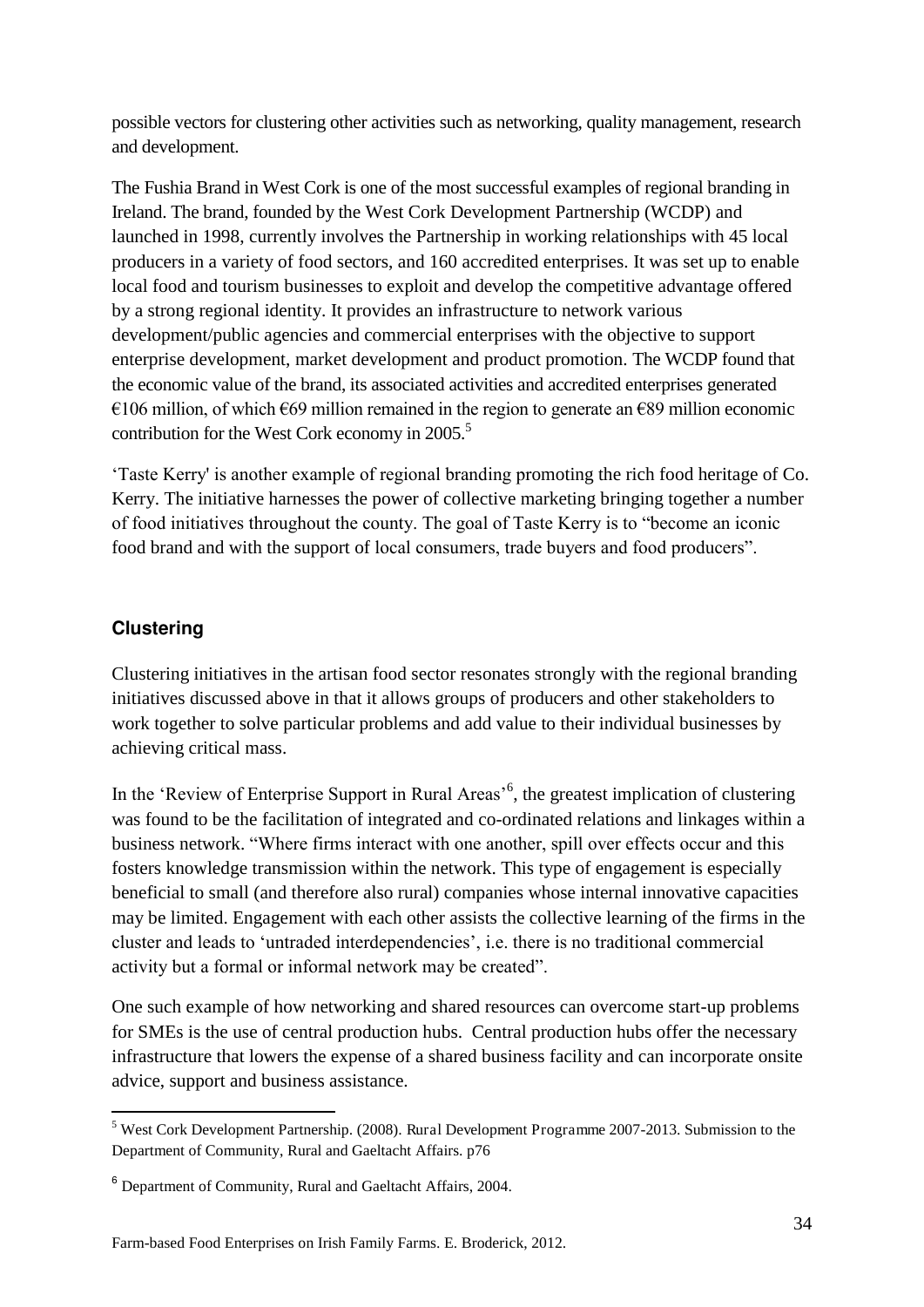The idea of central production hubs has been applied to shared-production kitchens, such as the Food Hub in Drumshanbo, County Leitrim. This initiative should be used as a blueprint for the types of practical support the Government can provide to SMEs independent of simply offering grant aid, and it should be adopted as a scheme to be applied across the State.

At a national level, Bord Bia have a *distribution cluster* programme<sup>7</sup> which allows groups of producers to work together to help in distribution of their products by identifying and implementing opportunities to:

- Improve distribution by maximising truck fills
- Increase time spent by owner managers in the business rather than on the road
- Increase the number of accounts serviced
- Reduce road miles
- Reduce transport costs through sharing transport to maximise both outbound and return journeys.

In a similar approach, the 'Middle Agriculture' model proposes that a farmer-owned, farmerrun cooperative be established that facilitates the necessary scale of product and buys in the necessary corporate services (branding, marketing, distribution, etc.) to bring their products successfully to high value-added markets." (Macken-Walsh, 2011).

## <span id="page-34-0"></span>**Joined Up Thinking and Action**

In the same way that food producers benefit from clustering, government agencies such as Bord Bia, DAFF and Teagasc working together with other Departments and tourism agencies should co-ordinate their actions to:

- Encourage and support market-led food entrepreneurship from the earliest stages of development,
- Promote sustainable and locally embedded food procurement policies and systems,
- Promote and broaden the opportunities, including local markets, for consumers and visiting tourists to purchase local food,
- Conserve and promote distinctive local food traditions at EU level and with bodies such as the TASTE Council and Slow Food,
- Explore possibilities for mentoring by larger companies to support artisan companies achieve market distribution and build their customer base.

<u>.</u>

<sup>&</sup>lt;sup>7</sup> <http://www.bordbiavantage.ie/marketingbusiness/place/distribution/pages/bordbiadistributionclusterprogramme.aspx>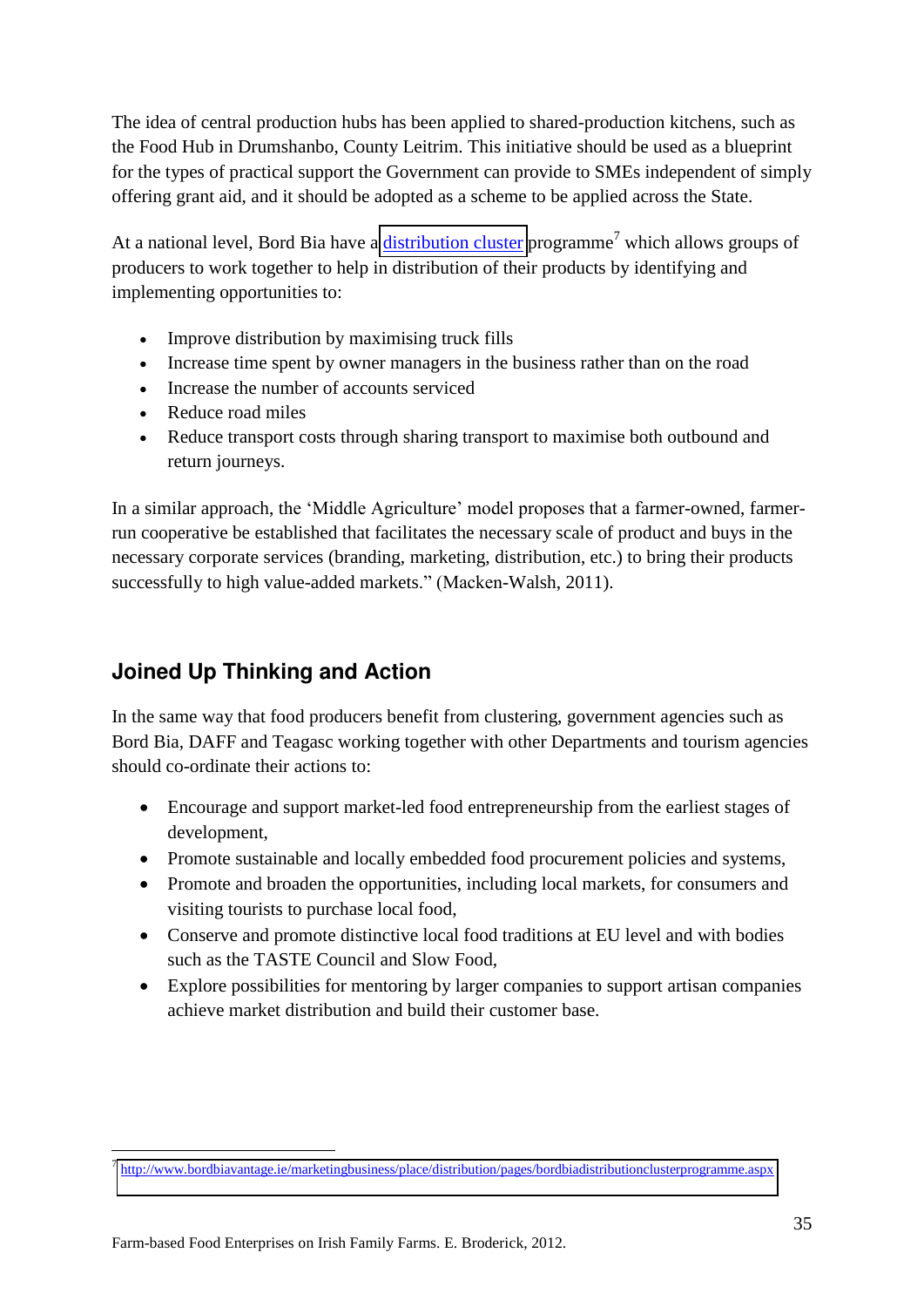### <span id="page-35-0"></span>**The role of consumers**

As consumers, we have the power to effect real change: the recently launched Love Irish [Food](http://www.loveirishfood.ie/) campaign calculates that if just one third of Irish households spent only  $E1.67$  more on Irish purchases each week, an additional  $\epsilon$ 35 million would be generated for the Irish economy.

Consumer studies have revealed that a small, but growing number of consumers have serious concerns about the origins and traceability of their food, about the ecological impact of the agri-food industry and about the quality and desirability of many of the products of that system (Moroney, 2009).

According to Bord Bia, 61% of Irish consumers try to buy local goods and services. Communication campaigns from state agencies, producer groups and retailers should reinforce their message in that regard. In addition, the Irish consumer must exercise their influence – engaging more with Irish manufacturers and becoming more vocal at supermarket level by insisting on products that meet the following simple criteria:

- Irish manufactured
- Primary ingredient is Irish
- Best quality

If the product does not tick all boxes, then the question should be asked, "Why not?" $8$ 

<sup>&</sup>lt;u>.</u> 8 <http://blog.glenisk.com/2010/03/irish-food-why-it-matters/>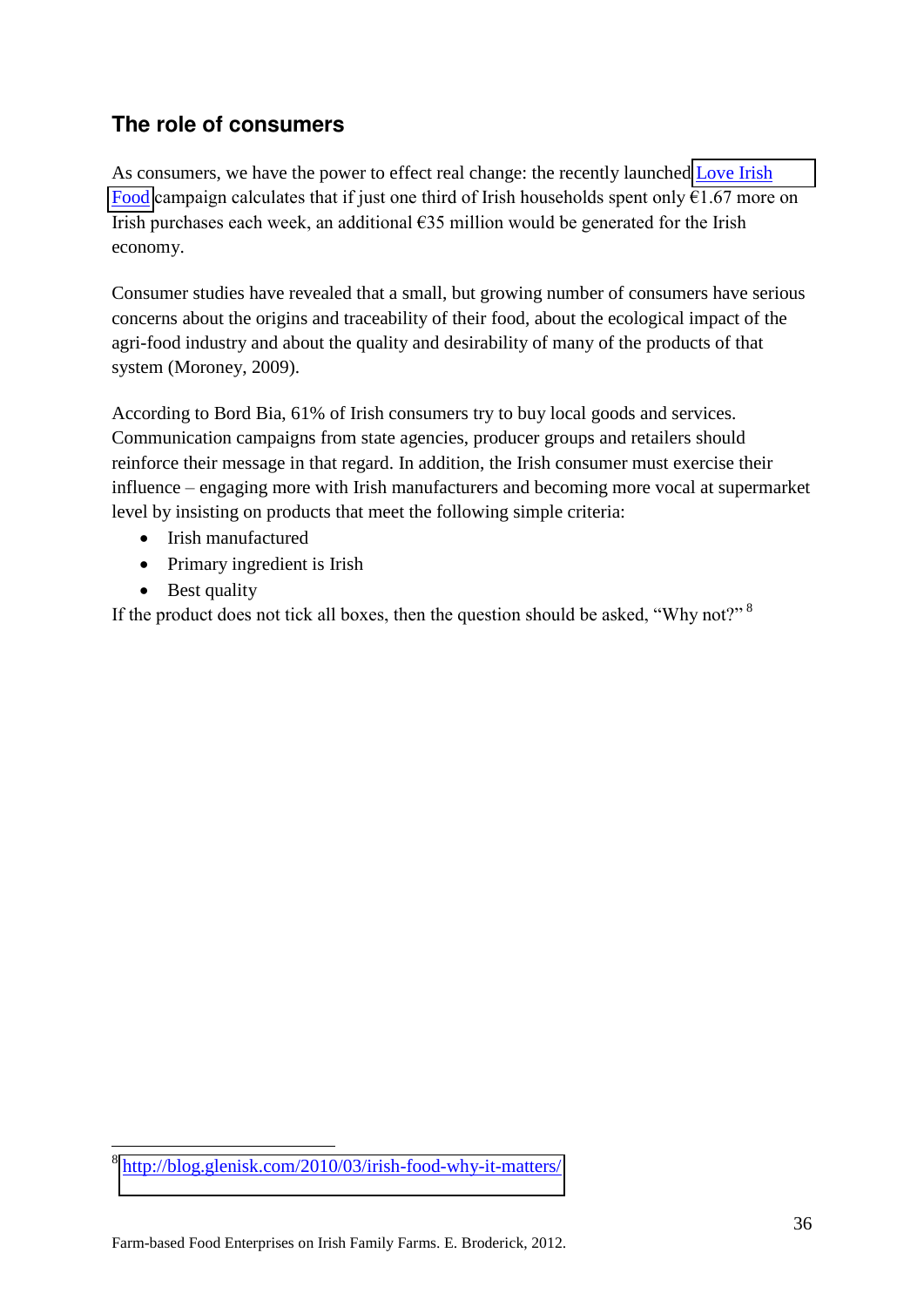## **Conclusions and Recommendations**

As a way of concluding the study presented in this report, a SWOT (Strengths, Weaknesses, Opportunities and Threats) analysis of the farm artisan food sector in Ireland summarises the key aspects of the sector development, from which a series of recommendations are derived.

#### **Strengths**

- Farmers have demonstrated a strong ability to adapt, invest wisely and put hard work in new enterprises
- Irish artisan food commands an international reputation at the premium end of the market
- Women in farming have a stronger customer-oriented culture than their male counterpart
- The number of farmers' markets is growing rapidly and they are forming an important part of the retail landscape in an increasing number of towns and cities
- <span id="page-36-0"></span> Strong food and drink export market combined with renowned Irish hospitality and green environment offers a good framework to promote food tourism in Ireland
- Growing food festivals and events provide excellent platforms to promote farm food products, in particular within the tourism sector
- <span id="page-36-1"></span> $\cdot$   $\in$  472.5 million consumer sales value of output sold locally in Ireland from over 350 small, local and speciality Irish food businesses, results in  $E1.01$  billion in total revenue back into local business communities throughout Ireland

#### **Weaknesses**

- Extreme reliance on subsidies (94% of family farm income) and high dependence on off-farm employment (50% of farms).
- Only 0.4% of Irish farms engaged in food processing
- Lack of corporate skills among farmers, as well as lack of time, prevent undertaking processing, branding, marketing activities to add value
- Prestige and esteem associated with primary production for most farmers, not processing and marketing
- Centralised system of procurement for supermarkets is rigid and often closes their door to small, local producers
- Lack of consistency in work with farmers' markets among local authorities in terms of planning, licensing and health and safety.
- <span id="page-36-2"></span> Gaps in the educational and training offering with regard to the needs of the farm artisan food sector, in particular in relation to business and marketing skills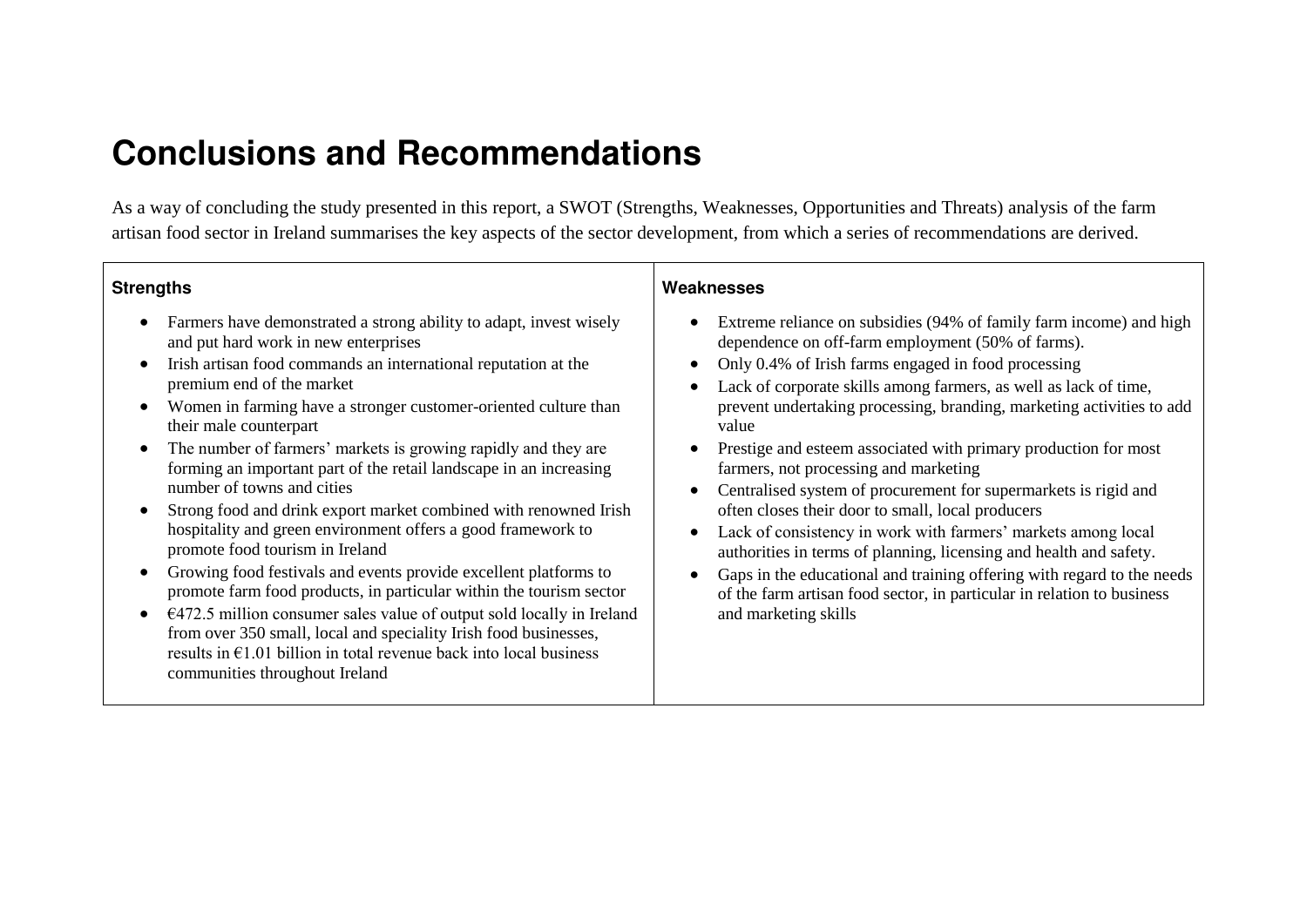#### **Opportunities**

- Farm-based food production is a significant opportunity for diversification
- Demand for artisan food products far outstrip supply
- 350 specialty food (micro and small) firms compared to 2,000 firms in New Zealand, showing great potential for increase
- There is a growing demand for organic products in Ireland and abroad
- The farm artisan food sector, as an important, high potential component of the Irish food sector, is at the heart of the authorities' strategy for national recovery and rural development
- Agri-tourism offers significant opportunities in Ireland and a 'close to home' market for farm produces
- Farmers' markets are a useful platform to test and launch new products and have a direct interaction with consumers
- C. 4 billion euro tourism spending on accommodation, food and travel to rural areas offer tremendous opportunities for agri-tourism.
- <span id="page-37-0"></span> Community based initiatives such as Community Supported Agriculture and Food Groups offer opportunities for producers and consumers to trade directly and fairly
- Regional branding to enhance consumer recognition of the food proposition of particular regions and to create linkages with tourism.
- Co-operative approach to clustering certain activities such as R&D. quality control, branding, distribution, etc. create economies of scale for individual producers

#### **Threats**

- International, low-cost competition for primary food production endangers Irish agriculture
- Decline in income and CAP reform threatening survival of farms
- Low income and lack of access to credit make it difficult to make capital investment required
- Most consumers are very sensitive to price, putting pressure on margins
- Balance of power with multiples not on the farmer's side
- Stepping up processing operations from small, lifestyle level to semiindustrial production is a very costly, hard to balance act with significant risks and compliance requirements.
- Food hygiene and safety regulations imposes significant burden on farm artisan food producers. On the other hand, food health and safety breaches can have disastrous consequences for producers and consumers.
- <span id="page-37-1"></span> Brain drain in specialist advisers within Teagasc and other agencies. Similarly, lack of retention of third-level graduates in rural, farmbased enterprises.